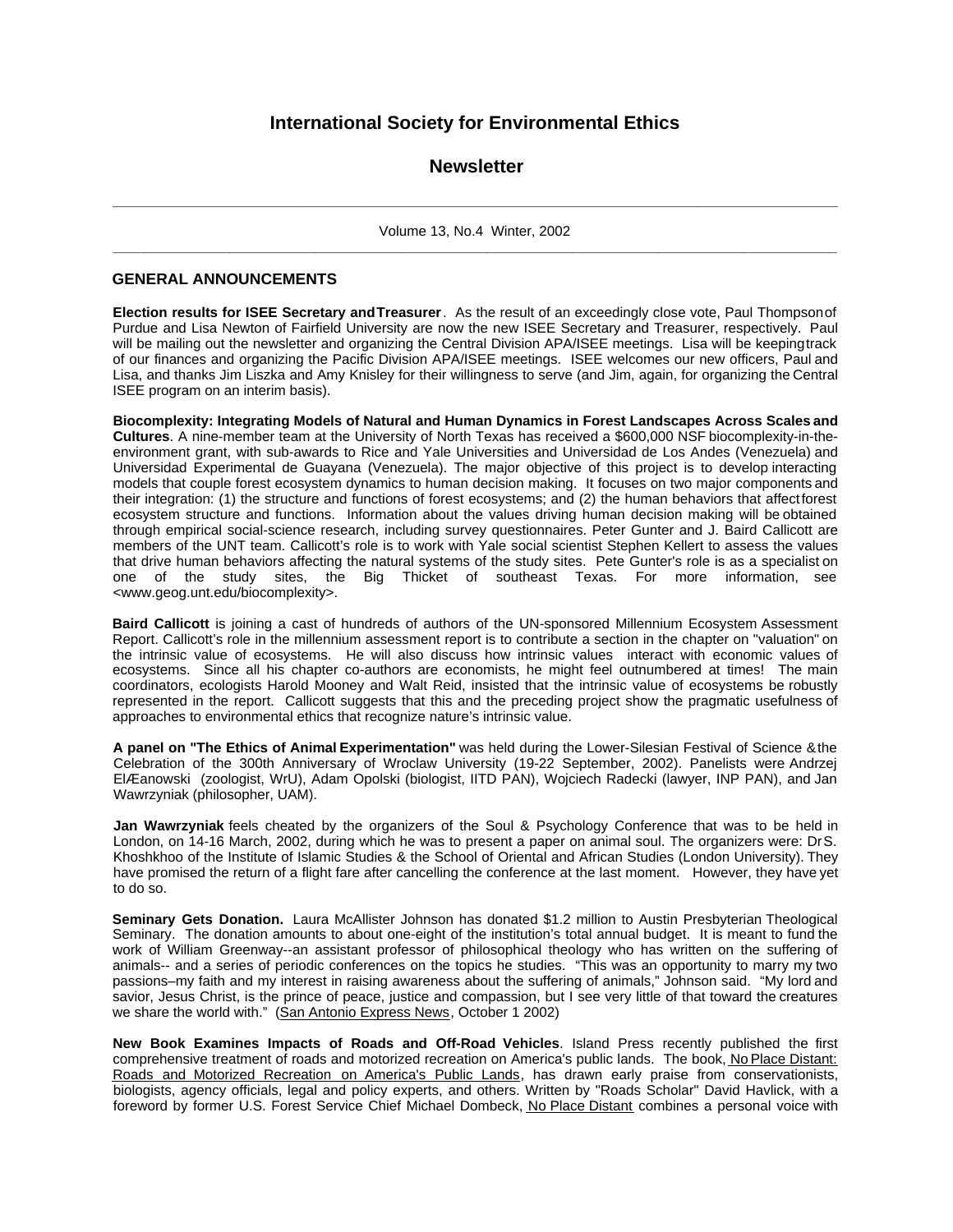exhaustive research to create a resource that is both engaging and broad-ranging, while also providing a number of useful case studies and references. Havlick establishes a fundamental thesis -- that America's national forests, national parks, wildlife refuges, and other public lands suffer from an abundance of roads in poor condition, exacerbated by growing motorized recreational use of snowmobiles and all-terrain vehicles. Review copies are available at: http:// www.islandpress.org/media/review.html.

# **OPPORTUNITIES**

**Chair in Philosophy & Public Policy**, and Director of the Institute for Environment, Philosophy and Public Policy. Lancaster University seeks to appoint a scholar with an outstanding research record as well as proven qualities of leadership, who must also be able to direct and contribute to teaching programmes that include philosophy. The Institute for Environment, Philosophy and Public Policy is a new intellectual initiative combining academics from Philosophy and the Social Sciences, dedicated to bringing analytical rigour and innovative empirical approaches to<br>bear on public policy issues such as the environment and bioethics. Institute website: bear on public policy issues such as the environment and bioethics. Institute website: <http://www.lancs.ac.uk/depts/ieppp>. Please contact Personnel Services, quoting reference A717, phone (01524) 846549. Closing date: 17 January 2003.

**Texas A&M University** seeks nominations and applications for the Bovay Endowed Chair for the History and Ethics of Professional Engineering. They seek candidates with distinguished records of research and teaching in any area of theoretical or applied ethics, and who can relate their research to the concerns of professional engineers. The successful applicant will most likely be appointed in the Department of Philosophy, although interdisciplinary candidates suitable for joint appointments between Philosophy and another department are encouraged to apply. All candidates should possess a record appropriate for appointment at the rank of Professor in one or more departments of the University. Applicants should send a cover letter of interest and their curricula vitae, including the names of three to five references. It would be helpful if nominations are accompanied by curricula vitae. Applications and nominations and enquiries will be accepted until the position is filled, and should be sent to Bovay Chair Search Committee, Department of Philosophy, Texas A&M University, College Station, TX 77843-4237, or by email to bovaychair@philosophy.tamu.edu.

**The Global Climate Change and Society Program** is seeking a program coordinator for the summer of 2003. GCCS is an NSF-funded, 8 week summer program (June 16-August 8) for undergraduates that examines global climate change from scientific, political, and philosophical perspectives. Information on program themes is available at: <http://sciencepolicy.colorado/edu/gccs>. They seek a graduate student enthusiastically interested in program themes, and available full time for a 9 week period beginning June 9 (plus a small amount of time across the spring). Salary for the entire period: \$4000. Duties include, but are not limited to: acting as liaison between faculty and students, and between GCCS and other organizations; making travel arrangements for guest speakers; program clerical support; attending and participating in lectures; and making transportation and logistics arrangements for GCCS field activities. To apply, send a CV and a letter of introduction to: Global Climate Change and Society, Center for Science and Technology Policy Research, University of Colorado/CIRES, 1333 Grandview Ave, Campus Box 488, Boulder, Colorado 80309-0488. The position is open until filled.

## **CONFERENCES AND CALLS FOR PAPERS**

**ISEE Group Sessions.** Proposals are invited for individual papers or group sessions for the APA Western, Central and Eastern Division meetings. For the Western, contact ISEE treasurer Lisa Newton, lhnewton@fair1.fairfield.edu. For the Central, contact ISEE secretary Paul Thompson, pault@purdue.edu. For the Eastern, contact ISEE Vice-President Dale Jamieson, djamieso@carleton.edu. Snail mail addresses and telephone numbers at the end of the newsletter. The deadline for proposals is September 1 for the Western and Central, March 1 for the Eastern.

**Global Ecological Integrity, Human Rights, and Human Responsibilities**: Intersections Between International Law and Public Health. Urbino, Italy - June 27-July 1, 2003. A conference organized by Laura Westra, Colin Soskolne, and William Rees, with participation of The Integrity Group, World Health Organization (WHO) European Centre for Environment and Health (ECEH), Rome International Environmental Law Foundation. This conference will address issues of public policy. It will explore strategies to promote eco-justice under the umbrella of human rights, considering the legal and political aspects of health and environmental sustainability. Scientific and ethical discussions of these themes will be essential to inform the discussion. Invited and Keynote Speakers at this time include: Dr. Roberto Bertollini (WHO ECEH, Rome), Don Brown (USEPA), Robert Goodland (Former Senior Advisor, World Bank, Washington, DC), David Pimentel (Agriculture/Population Cornell U.), Steven Rockefeller (The Earth Charter Organization, NYC), Judge Sharon A. Williams (Int. Court of Justice, The Hague, The Netherlands), James Sterba (Philosophy, University of Notre Dame).

The conference format comprises three full days of intensive meetings, involving both plenary papers and break-out discussion groups (June 28, June, 30 and July 1). To present a paper, please submit a 200-word abstract on any of the above, or related topics, for review, to all three of the co-organizers: <lwestra@interlog.com> and <colin.soskolne@ualberta.ca> and <wrees@interchange.ubc.ca>, preferably within the body of an email, rather than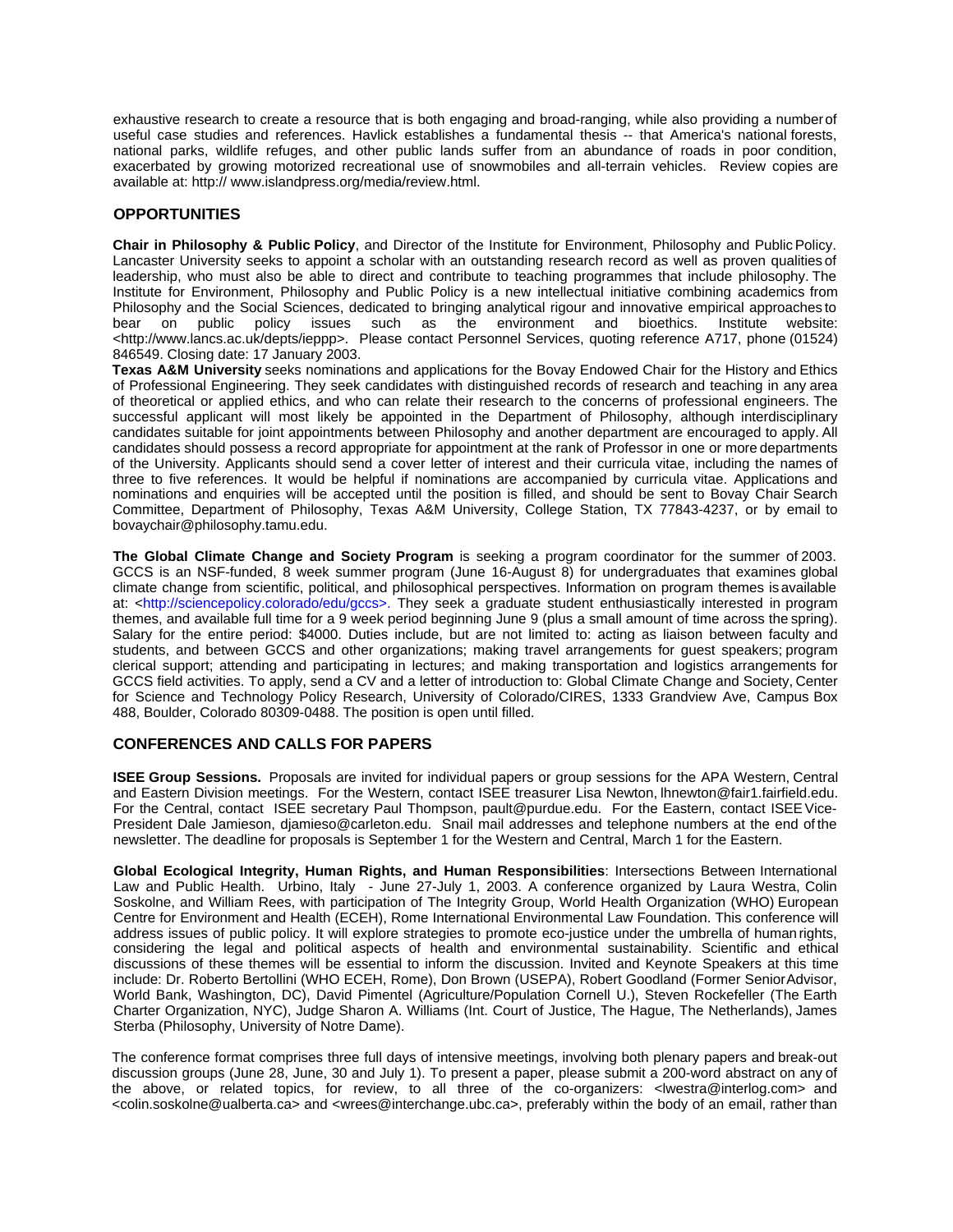as an attachment, by January 15, 2003. Include your full name, affiliation, 'phone and fax numbers, and e-mail address.

**Rowman and Littlefield announces a new book series: Nature's Meanings**: How the environmental crisis challenges philosophy, religion, science, ethics, politics, and law. In the face of a bewildering number of books on environmental issues, the titles in Nature's Meanings will be distinctive and important. Each book will be between 200 and 250 pages, engagingly written by an experienced thinker in the field. The books will not attempt to be a 'neutral' description of some subject area, but will express a comprehensive and personal vision by authors who have devoted years to studying, teaching, writing and often actively resisting the environmental crisis. The books will be aimed at undergraduates, and will have the personal stamp of a passionate and articulate spokesperson for environmental sanity. The market for the books includes both primary and supplementary text adoption. As beautifully produced and aggressively marketed trade books they will appeal to a wide audience of environmentally concerned readers.

Under contract: The Social Meaning of Nature Writing, David Barnhill. Third World Environmentalism, Deane Curtin. Possible future titles and their subject areas include: Thinking Nature: The meanings of nature as constructed by philosophy, religion, and science. Nature's Values: How the environmental crisis changes ethical life. Nature's Politics: Environmental movements, ideologies, theories, and struggles. Nature's Work: From occupational health and safety issues to labor and the environment; from Bhopal to the Exxon Valdez, the ecological meanings of work, industry, and the economy. Nature's Spirit: The intersection of religion, spirituality, and the global environmental movement. Nature's Science: How the environmental crisis alters our understanding of science; how science alters 'nature'; and what we should do about it. For more information or to propose a title, contact Roger Gottlieb (gottlieb@wpi.edu; 508-831-5439).

**Education for a Sustainable and Secure Future**, a conference, will take place January 30-31, 2003 in Washington, DC. World Resources Institute President Jonathan Lash will present the keynote lecture at the 3rd National Conference on Science, Policy and the Environment. Visit the Conference website to read pre-conference background papers, get the latest program updates, participate in on-line discussions, and find useful links to education resources. http://www.NCSEonline.org.

**Strategic Sustainability: the State of the Art in Corporate Environmental Management Systems**. Greenleaf Publishing invites contributions for: (1) a Special Issue of "Greener Management International"; and (2) a subsequent new book on the topic of "Strategic Sustainability: The State of the Art in Corporate Environmental Management Systems." Practical and theoretical papers will be sought in topical areas. Contributors with ideas for papers are encouraged to communicate with the co-editors before submission by phone or e-mail: Joseph Sarkis,, Graduate School of Management, Clark University, (508) 793-7659, E-mail: jsarkis@clarku.edu. Robert Sroufe, Carroll School of Management, Boston College,(617) 552-0469, E-mail: sroufe@bc.edu. Paper submission deadline: 31 May 2003.

# **MEDIA**

Thomas Berry: The Great Story. 49 minutes. Produced by Nancy Stetson and Penny Morell. \$ 250 purchase. Rental \$ 85. Free preview for purchase evaluation. Life and work of Thomas Berry, ecotheologian. Berry's experience of the universe as a cosmic liturgy. "We are not a collection of objects but a communion of subjects." "I am not myself without everything else." Earth in the universe as a center of spirituality and cosmic awareness. Caring for the planet. Available from Bullfrog Films, Box 149, Oley, PA 19547. www.bullfrogfilms.com

Rolston-Rollin Debate. 50 minutes. A debate before a Colorado State University introductory philosophy class. Bernard Rollin defends duties directly to sentient animals only, with other components of the environment having only instrumental value. Holmes Rolston defends an ethic of respect for all forms of life, flora as well as fauna, including ethical concern at the level of species and ecosytems. Includes questions from class members. This not only works to get a discussion started, but is useful to cover for a class in which the instructor needs to be absent. \$ 10.00. For a VHS copy, contact Holmes Rolston, Department of Philosophy, Colorado State University, Fort Collins, CO 80523. E-mail: rolston@lamar.colostate.edu Fax: 970-491-4900. Copies on the British-European PAL system can be arranged, \$ 20.00.

# **RECENT ARTICLES AND BOOKS**

Thanks to Greg Pritchard for much editorial help (again) in assembling this bibliography. Greg R. Pritchard, P. O. Box 30, Natimuk, 3409, Australia. rubyb@netconnect.com.au.

--Achterhuis, Hans. ed., American Philosophy of Technology. Bloomington: Indiana University Press, 2001. Offers thumbnail sketches of the work of six American philosophers of technology: Albert Borgmann, Hubert Dreyfus, Andrew Feenberg, Donna Harraway, Don Ihde and Langdon Winner.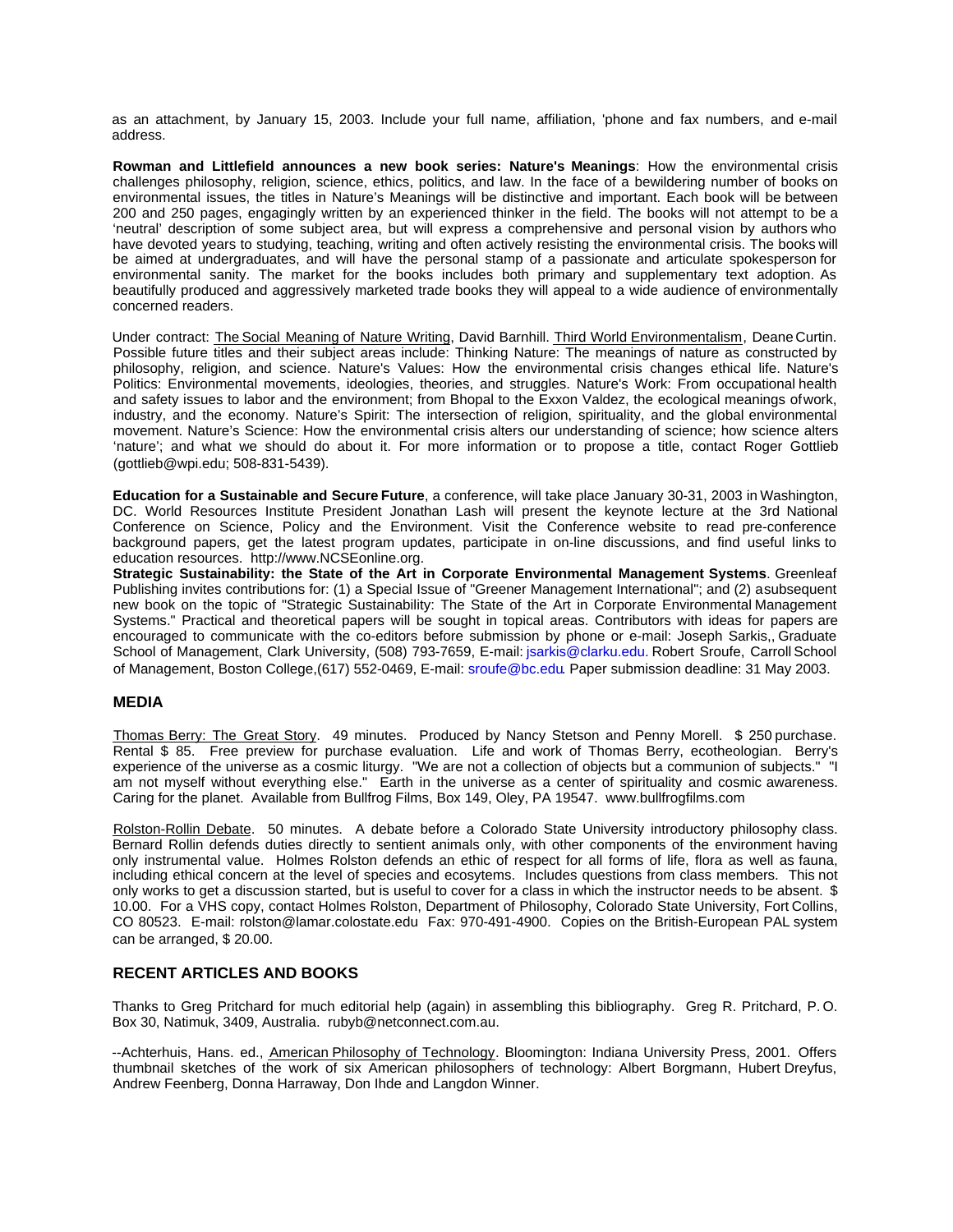--Adams, J. M., Piovesan, G., Strauss, S., and Brown, S., "The Case for Genetic Engineering of Native and Landscape Trees against Introduced Pests and Diseases," Conservation Biology 16(no.4, 2002): 874-79.

--Alexander, T. G., "Review of: Norris Hundley, Jr., The Great Thirst: Californians and Water: A History, Revised Edition," Environmental History 7(no.3, 2002): 515.

--Anderson, J. W., "U. S. Has No Role in U. N. Treaty Process; Senate Reluctant to Ratify," Resources (Resources for the Future), Issue 148, Summer 2002, pp. 12-16. Thirteen global environmental treaties have gone into force in the last three decades, but the United States is party to only half of them. The Senate's great reluctance to ratify loosely worded treaties, such as the Kyoto Protocol, has meant the United States has no role in their implementation. One reason the Senate is reluctant to ratify is that the United States takes these treaties more seriously than do other nations. Elsewhere the treaties, vaguely worded, are loosely enforced. In the United States treaties become U.S. law, and the nature of the legal system, including lawsuits by environmentalists, would force the U.S. government to live up to its treaty commitments more rigorously than other countries might. Elsewhere, especially in developing countries, these treaties mostly gather dust on the desks of government officials. Thoughtful article. Anderson is a journalist in residence at Resources for the Future, Washington.

--Anderson, Sarah, ed., Views from the South: The Effects of Globalization and the WTO on the Third World. Oakland, CA: Foodfirst Books, Institute for Food and Development Policy, 2002. www.foodfirst.org. Phone 510-654- 4400. Essays by Third World activists and scholars.

--Asato, Cathy, "Beneath the Surface," Blue Planet 2 (no. 2, Fall 2002):30-33. Thirty years after the Clean Water Act mandated healthy water for America, American oceans are still in peril. This whole issue of Blue Planet is a thirtyyear retrospective on progress and the lack of it in conserving oceans.

--Asquith, Pamela J., and Kalland, Arne, eds., Japanese Images of Nature: Cultural Perspectives. Richmond, Surry, UK: Curzon Press, 1997. Sample contributions;:

--Hendry, Joy, "Nature Tamed: Gardens as a Microcosm of Japan's View of the World"

--Knight, John, "Soil as Teacher: Natural Farming in a Mountain Village," and many more.

--Bailey, S. A., Haines Young, R. H., and Watkins, C., "Species Presence in Fragmented Landscapes: Modelling of Species Requirements at the National Level," Biological Conservation 108(no.3, 2002): 307-16.

--Balmford, Andrew et al (eighteen others), "Economic Reasons for Conserving Wild Nature," Science 297(9 August 2002):950-953. "On the eve of the World Summit on Sustainable Development, it is timely to assess progress over the 10 years since its predecessor in Rio de Janeiro. Loss and degradation of remaining natural habitats has continued largely unabated. However, evidence has been accumulating that such systems generate marked economic benefits, which the available data suggest exceed those obtained from continued habitat conversion. We estimate that the overall benefit/cost ratio of an effective global program for the conservation of remaining wild nature is at least 100:1." "Development is clearly essential. However, current development trajectories are self-evidently not delivering human benefits in the way that they should: income disparity world-wide is increasing and most countries are not on track to meet the United Nations' goals for human development and poverty eradication by 2015. ... Retaining as much as possible of what remains of wild nature through a judicious combination of sustainable use, conservation, and, where necessary, compensation for resulting opportunity costs ... makes overwhelming economic as well as moral sense." Balmford is with the Conservation Biology Group, Department of Zoology, University of Cambridge, UK.

--Barbanell, Edward Morris, Private Property and Common-property Arrangements: The Case of Water in the West, Pd.D. thesis, Department of Philosophy, University of Utah, 1999. Private ownership is not the preferred end state for all scarce resources, illustrated by water in the American West. Because of water's "factor endowments", e.g., its degrees of jointness, divisibility and excludability, one individual's use creates significant negative externalities for other users. Individuals' interests can be better protected by splitting the various rights of ownership between individual resource users and the "resource community" to which they belong. This dissertation offers an expanded framework of "ownership", or rights-relationships. Locke's account of property is inadequate for water and other resources with similar factor endowments. Economists often conflate "open access" with "common ownership." The former describes a state of affairs where there are no rights-relationships at all, whereas the latter denotes a situation where definite property rights have been established. When the rights-relationship among members of a resource community is based on shared expectations of reciprocal behavior, then a common-property arrangement can function effectively to control the overuse of scarce resources. The advisor was Bruce Landesman.

--Barbour, Ian G., Nature, Human Nature, and God. Minneapolis: Fortress Press, 2002.

--Barnett, Tanya Marcovna, ed., Greening Congregations Handbook: Stories, Ideas, and Resources for Cultivating Awareness and Care in Your Congregation. Seattle, WA: Earth Ministry, 2002. (6512 23rd Ave. N.W., Suite 317, Seattle, WA 98117).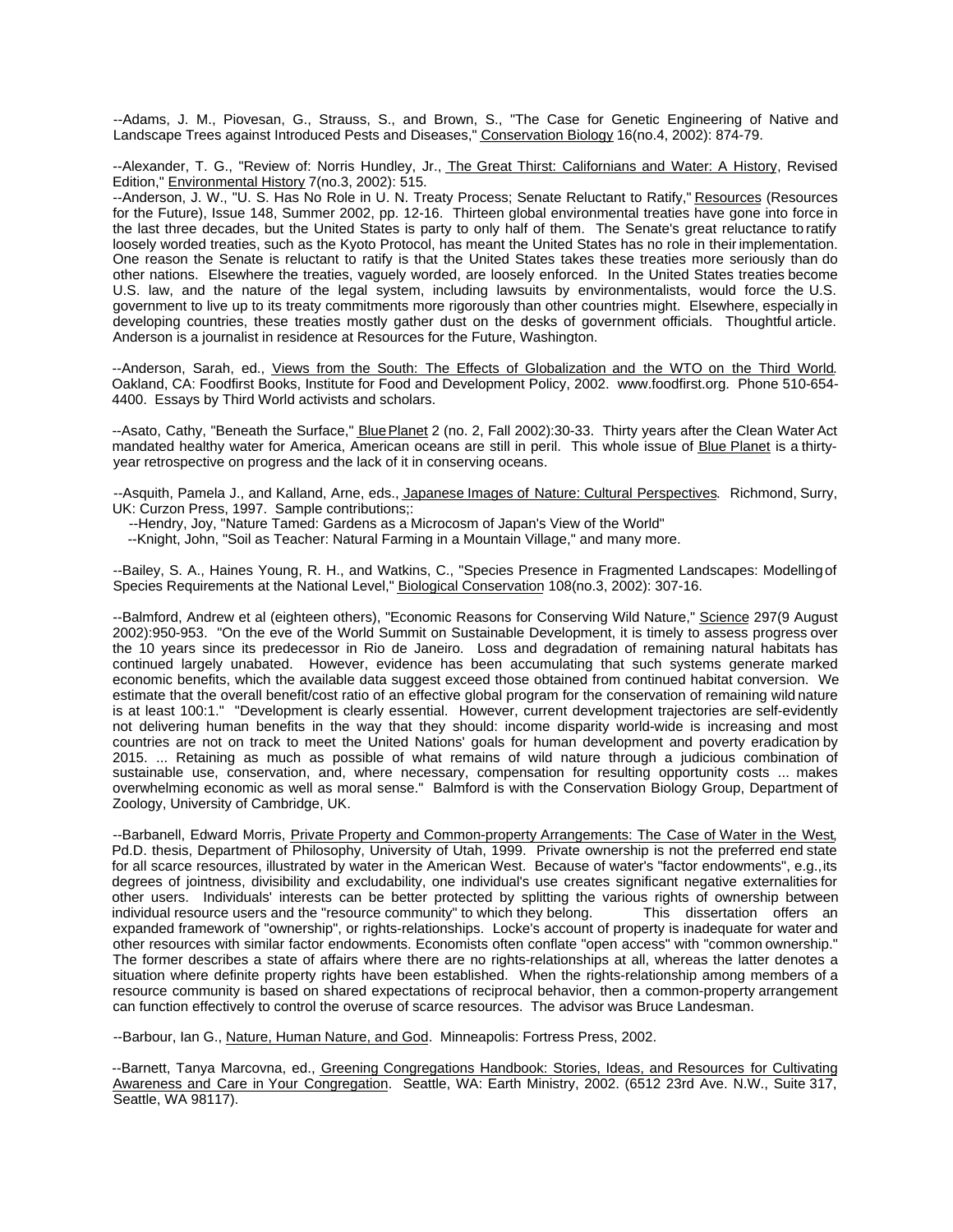--Bell, R. G., Stewart, J. B., and Nagy, M. T., "Fostering a Culture of Environmental Compliance through Greater Public Involvement," Environment 34-44, 2002

--Bensted-Smith, Robert, "Repelling Invaders and Other Challenges for the Charles Darwin Foundation and the Galapagos National Park Service," Society for Conservation Biology Newsletter 9 (no. 4, 2002):1, 3. As of May 2002, after intensive efforts, including GPS technology, feral pigs have been finally and completely removed from Santiago, the largest island in the world from which pigs have been eradicated. The pigs have wreaked havoc on Santiago since the mid 1800's. Now the biggest challenge to conservation in the Galapagos is exotic insects and plants. There are over 600 introduced species of plants, and these outnumber native species.

--Bernstein, Steven, The Compromise of Liberal Environmentalism. New York: Columbia University Press, 2001. "Liberal environmentalism" predicates environmental protection on the promotion and maintenance of a liberal economic order, legitimated at the UNCED Rio Summit. Accepting this position, revising classical accounts over the last three decades, has significant implications for our ability to address global environmental problems.

--Berrens, R. P. , Jenkins Smith, H., and Bohara, A. K., "Further Investigation of Voluntary Contribution Contingent Valuation: Fair Share, Time of Contribution, and Respondent Uncertainty," Journal of Environmental Economics and Management 44(no.1, 2002): 144-68.

--Birdsong, B. C., "Adjudicating Sustainability: New Zealand's Environment Court," Ecology Law Quarterly 29(no.1, 2002): 1-70.

--Blühdorn, Ingolfur. Post-Ecologist Politics: Social Theory and the Abdication of the Ecologist Paradigm. London: Routledge, 2000. An extreme social constructivist. "The concept of the environmental crisis is dubious" (p. 14), but there is a "crisis of the eco-movement" (p. 30), which is now found to be socially constructed. But it is true that nature has been abolished, because it is no longer possible to believe in the existence of a realm of pure objective nature separated from and underlying culture. So we will need a post-ecologist politics. "Ecological thought ... has to become fully anthropocentric and turn into social theory" (p. 39). Nevertheless, Blühdorn concedes that most of the rainforest is gone and that there is great loss of biodiversity. Reviewed by Smith, Mick, "Negotiating Nature: Social Theory at its Limits?", Environmental Politics 11 (no. 2, 2002):181-186.

--Bonhomme, B., "A Revolution in the Forests? Forest Conservation in Soviet Russia, 1917-1925," Environmental History 7(no.3, 2002): 411-34.

--Booker, M., "Review of: Chris J. Magoc, So Glorious a Landscape: Nature and the Environment in American History and Culture," Environmental History 7(no.3, 2002): 514.

--Boulter, Michael, Extinction: Evolution and the End of Man. London: Fourth Estate, 2002. Nature is a selforganizing system. If the system is disrupted, nature will do what it must to restore balance, and one of its tools is extinction. The science of life, and the chilling effect that humans have had on the planet. The world will adapt and survive; humanity most probably will not. Boulter is in paleobiology at the University of East London, author of the text Basic Paleontology.

--Boulting, Noel. To Be or Not to Be Philosophical: A Triptree Inspector Decides. London: Minerva Press, 2001. Boulting gives his readers an introduction to philosophical inquiry by examining issues of environmental aesthetics and ecological ethics which arise in an actual public inquiry into the creation of a landfill site.

--Bowler, I., "Book Review: Buller, H. and Hoggart, K. Agricultural Transformation, Food and Environment: Perspectives on European Rural Policy and Planning," Progress in Human Geography 26(no.5, 2002): 685.

--Bowman, M. B., "Legal Perspectives on Dam Removal," Bioscience 52(no.8, 2002): 739-42.

--Braun, Bruce, Castree, Noel, eds., Remaking Reality: Nature at the Millennium. New York: Routledge, 1998. Sample contents:

-Katz, Cindi, "Whose nature, whose culture?: Private productions of space and the `preservation' of nature."

-Keil, Roger, and Graham, John, "Reasserting nature: Constructing urban environments after Fordism."

-McCarthy, James, "Environmentalism, wise use and the nature of accumulation in the rural West."

-Demeritt, David, "Science, social constructivism and nature."

-Smith, Neil, "Nature at the millennium: Production and re-enchantment."

--Brax, J, "Zoning the Oceans: Using the National Marine Sanctuaries Act and the Antiquities Act to Establish Marine Protection Areas and Marine Reserves in America," Ecology Law Quarterly 29(no.1, 2002): 79-129.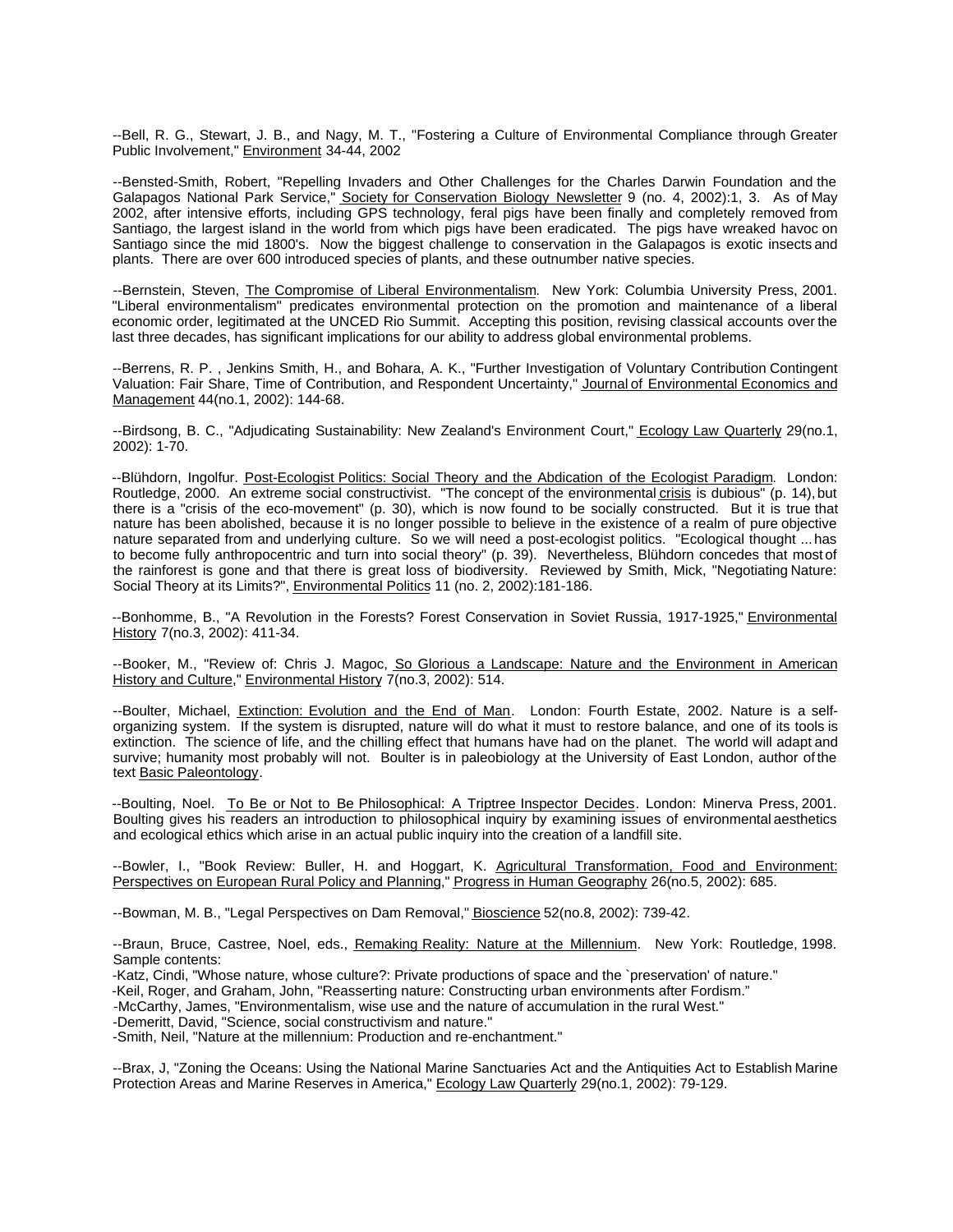--Bright, A. D., Barro, S. C., and Burtz, R. T., "Public Attitudes toward Ecological Restoration in the Chicago Metropolitan Region," Society and Natural Resources 15(no.9, 2002): 763-86.

--Brock, W., and Xepapadeas, A., "Optimal Ecosystem Management when Species Compete for Limiting Resources," Journal of Environmental Economics and Management 44(no.2, 2002): 189-220.

--Brooks, T. M. et al, "Habitat Loss and Extinction in the Hotspots of Biodiversity," Conservation Biology 16(no.4, 2002): 909-23.

--Broswimmer, F. J., "Lawrence, Geoffrey, Vaughan Higins, and Steward Lockie, eds. Environment, Society and Natural Resource Management: Theoretical Perspectives from Australasia and the Americas," Society and Natural Resources 15(no.7, 2002): 656-60.

--Brown, Peter, Ethics, Economics and International Relations. New York: Columbia University Press, 2000. Locke's general theory of natural rights and his concept of trusteeship, as an alternative framework for international relations in the modern world. Duties governments have toward other governments and peoples of the world, and the dilemmas they face.

--Brulle, Robert J., Agency, Democracy, and Nature: The U.S. Environmental Movement from a Critical Theory Perspective. Cambridge, MA: MIT Press, 2000. A wide-ranging analysis of environmentally oriented social movements in the U.S., examining their limited effectiveness in realizing their often diverse goals. Environmental movements have often been elitist and must adopt democratic rather than oligarchic institutional structures and develop together an "environmental metanarrative" that can speak effectively in power politics. Often uses the perspective of Habermas.

--Bruno, Kenny and Karliner, Joshua, Earth Summit. biz: The Corporate Takeover of Sustainable Development. Oakland, CA: Foodfirst Books, Institute for Food and Development Policy, 2002. www.foodfirst.org. Phone 510-654- 4400. How transnational corporations have coopted the rhetoric of social and environmental responsibility. But there are principles and structures within the United Nations with some potential to counter the World Trade Organization. Alas, however, with the unveiling of the Global Compact in 2000, the U.N. has given corporations the chance to declare their declaration to social and environmental responsibility without actually being held accountable for their actions.

--Bryant, R. L., "False Prophets? Mutant NGOs and Philippine Environmentalism," Society and Natural Resources 15(no.7, 2002): 629-40.

--Budd, Malcolm, "Delight in the Natural World: Kant on the Aesthetic Appreciation of Nature," British Journal of Aesthetics 38(1998):Part I:1-18. Part II:117-126. Part III: 233-250. A tripartite examination of Kant's theory of the aesthetic appreciation of nature. Part I. Beginning with an exposition of Kant's notion of an aesthetic judgment and his classification of noncompound aesthetic judgments, it expounds his theory of beauty, rejects his identification of the distinctive pleasures of the beautiful, rejects his account of a judgment of dependent beauty about a natural object, identifies a gap in his classification of aesthetic judgments about natural items and faults his thoughts about the possibility or impossibility of an ideal of beauty for things of a particular natural kind.

Part II. This part elucidates and defends Kant's claim that a pure judgment of taste does not, of itself, generate an interest, before considering, and rejecting as unconvincing, Kant's arguments for his views that (i) someone who takes an immediate interest in natural beauty can do so only in virtue of possessing the basis of a morally good disposition, (ii) someone who reflects on nature's beauty will inevitably take an immediate interest in natural beauty, and (iii) each person ought to take such an interest.

Part III. This part expounds Kant's conception of a judgment of the sublime in nature, elucidates his accounts of the mathematically and the dynamically sublime, rejects his account of the emotion of the sublime and presents an alternative. Budd is in philosophy at University College London.

--Budd, Malcolm, "The Aesthetics of Nature," Proceedings of the Aristotelian Society 100(2000):137-157. I begin by demonstrating the inadequacy of the idea that the aesthetic appreciation of nature should be understood as the appreciation of nature as if it were art. This leads to a consideration of three theses: (i) from the aesthetic point of view natural items should be appreciated under concepts of the natural things or phenomena they are, (ii) what aesthetic properties a natural item really possesses is determined by the right categories of nature to experience the item as falling under, and (iii) (the doctrine of positive aesthetics with respect to nature) the natural world untouched by humanity is essentially aesthetically good. I indicate an unclarity in (i) and identify difficulties facing (ii). I distinguish various versions of (iii), reject certain of these, and fault a number of arguments in support of (iii). I conclude that the idea of the aesthetic value of a natural item is such that it endows the aesthetic appreciation of nature with a freedom and relativity denied to the appreciation of art and renders (iii) problematic. With criticisms of Allen Carlson and Holmes Rolston.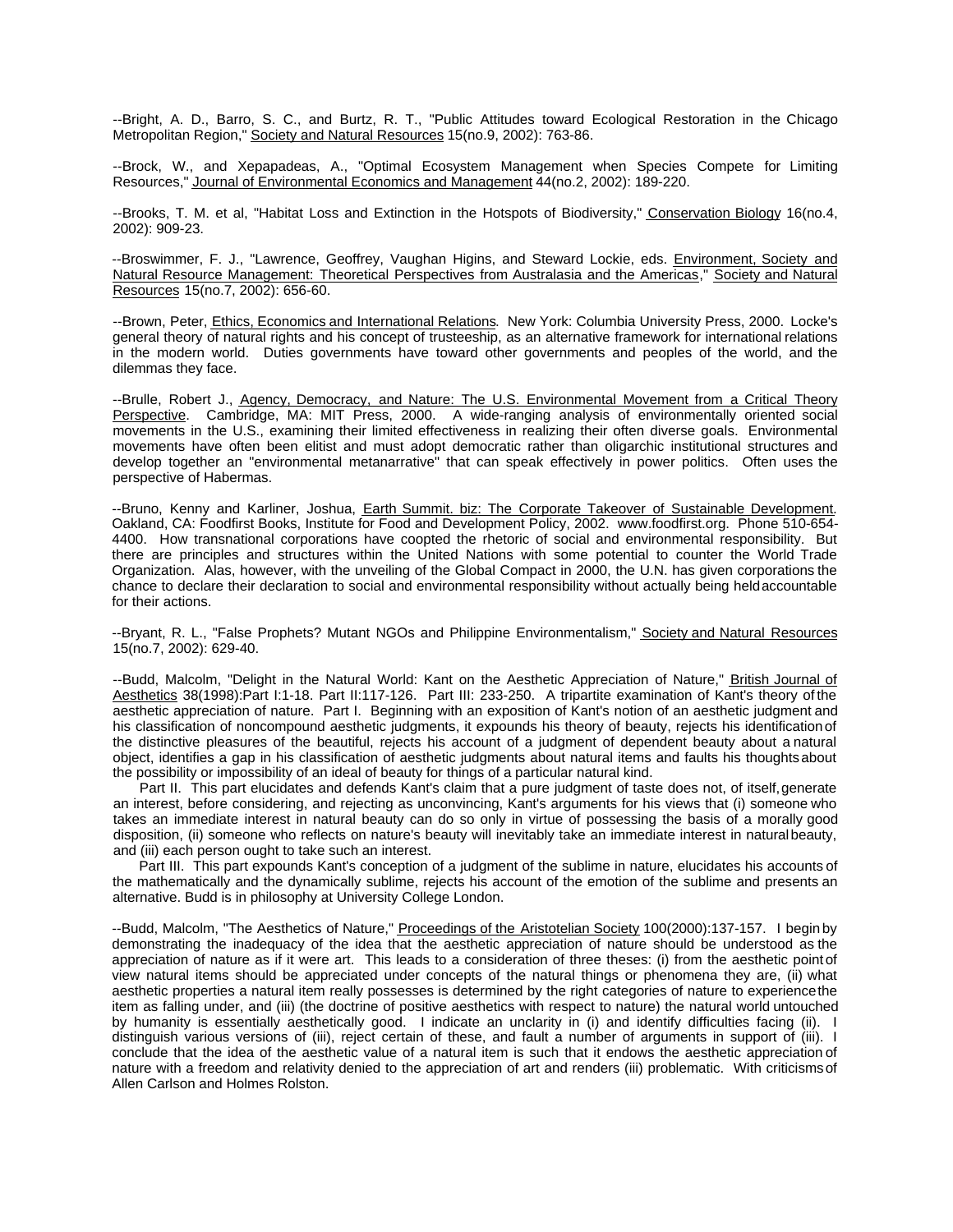--Bugallo, Alicia Irene, "Las ideas de naturaleza en la Ecología Profunda y sus implicancias prácticas (The ideas of nature in Deep Ecology and their practical implications," Ludus Vitalis, vol. X, no. 17, first semester 2002) In Spanish. A review of Norwegian ecosopher Arne Naess' distinction between `deep' and `shallow' ecology, and the philosophical roots of this in Spinozan pantheism, Gandhian nonviolence and Mahayana Buddhism. Nature as an interrelated whole and deep ecology as a tool for enablmossbacking systematic discussion of total views, of how norms and consequences interact. The movement has an inseparable ecopolitical aspect.

Later proposals of the movement Platform (since Naess-Sessions in 1984) stressed the eight principles of the platform constituting a methodological way from ultimate premises to the level of decisions in concrete situations. Alicia Bugallo is at Universidad Tecnológica Nacional, Buenos Aires, Argentina. Web page: ludusvitalis.org.mx.

--Cafaro, Philip and Primack, Richard, "Ecological Integrity: Evaluating Success in National Parks and Protected Areas." In J. Bottrill, ed., Encyclopedia of Life Sciences (New York: MacMillan Publishers: 2002). Volume 6, pp. 136- 141. National parks and protected areas have been established for a variety of purposes, but three concepts are important in defining what we are trying to protect: wilderness, biodiversity, and ecological integrity. These concepts can be used to evaluate the success of a park or protected area.

--Cafaro, Philip, "Rachel Carson's Environmental Ethics," Worldviews: Environment, Culture, Religion 6(2002):58-80. Rachel Carson is well known as a founder of the modern environmental movement. Her life and writings have much to offer contemporary environmental philosophy. I begin by discussing the environmental ethics articulated in Silent Spring. I next examine Carson's earlier natural history writings and the non-anthropocentrism they express. I conclude with some suggestions for how Carson points the way forward for environmental ethics. (An abridged version of this article appeared in Reflections: Newsletter of the Program for Ethics, Science, and the Environment, volume 9, no. 2 (May, 2002): 17-21.)

--Cahalan, James M.. Edward Abbey: A Life. Tucson: University of Arizona Press, 2001. Meticulous research, separating fact from fiction, from Abbey's birth to his secret burial in the desert. Chronicles Abbey's many trips in the wilderness and the corresponding development of his career as an author and defender of the wilderness.

--Carey, P. D. et al, "A Comparison of the Ecological Quality of Land between an English Agri-Environment Scheme and the Countryside as a Whole," Biological Conservation 108(no.2, 2002): 183-97.

--Cassingham, K. M., Sills, E. O., Pattanayak, S. K., and Mansfield, C. A., "North Carolina's Natural Heritage Program: A Case for Public-Private Cooperation," Journal of Forestry 100(no.5, 2002): 16-23.

--Caviglia Harris, J. L., "Book Review: Natural Resource Valuation and Policy in Brazil, Peter H. May, ed. (Columbia University Press, 1999), Human Ecology 30(no.3, 2002): 417-19.

--Chapman, K., "Book Review: Bluestone, B. and Harrison, B., Growing Prosperity: The Battle for Growth with Equity in the 21st Century," Progress in Human Geography 26(no.5, 2002): 684.

--Chapman, M., "The Northwestern Hawaiian Islands Coral Reef Ecosystem Reserve: Ephemeral Protection," Ecology Law Quarterly 29(no.2, 2002): 347-70.

--Clark, B., "Boardman, Robert, The Political Economy of Nature: Environmental Debates and the Social," Society and Natural Resources 15(no.7, 2002): 651-53.

--Clayton, Ellen Wright, "Bioethics of Genetic Testing." In J. Bottrill, ed., The Encyclopedia of Life Sciences. London: MacMillan Press, 2002. Volume 3, pp. 173-178.

--Cloke, P., "Deliver Us from Evil? Prospects for Living Ethically and Acting Politically in Human Geography," Progress in Human Geography 26(no.5, 2002): 587-604.

--Connell, Susan, "Bioethics: ELSI [ethical, legal and social issues]." In J. Bottrill, ed., The Encyclopedia of Life Sciences. London: MacMillan Press, 2002. Volume 3, pp. 179-182.

--Coops, N. C., and Catling, P. C., "Prediction of the Spatial Distribution and Relative Abundance of Ground-Dwelling Mammals Using Remote Sensing Imagery and Simulation Models," Landscape Ecology 17(no.2, 2002): 173-88.

--Corbridge, Stuart, "Development Ethics: Distance, Difference, Plausibility," Ethics, Place and Environment 1(no. 1, 1998):35-53. Ethical concern for others at a distance and different from those of us (in developed countries) is both possible and plausible, and this contrary to critics from the right (the New Right) and from the left (the post-Left). Corbridge is in geography, University of Cambridge, UK.

--Cordell, H. K., and Tarrant, M. A., "Changing Demographics, Values, and Attitudes," Journal of Forestry 100(no.7,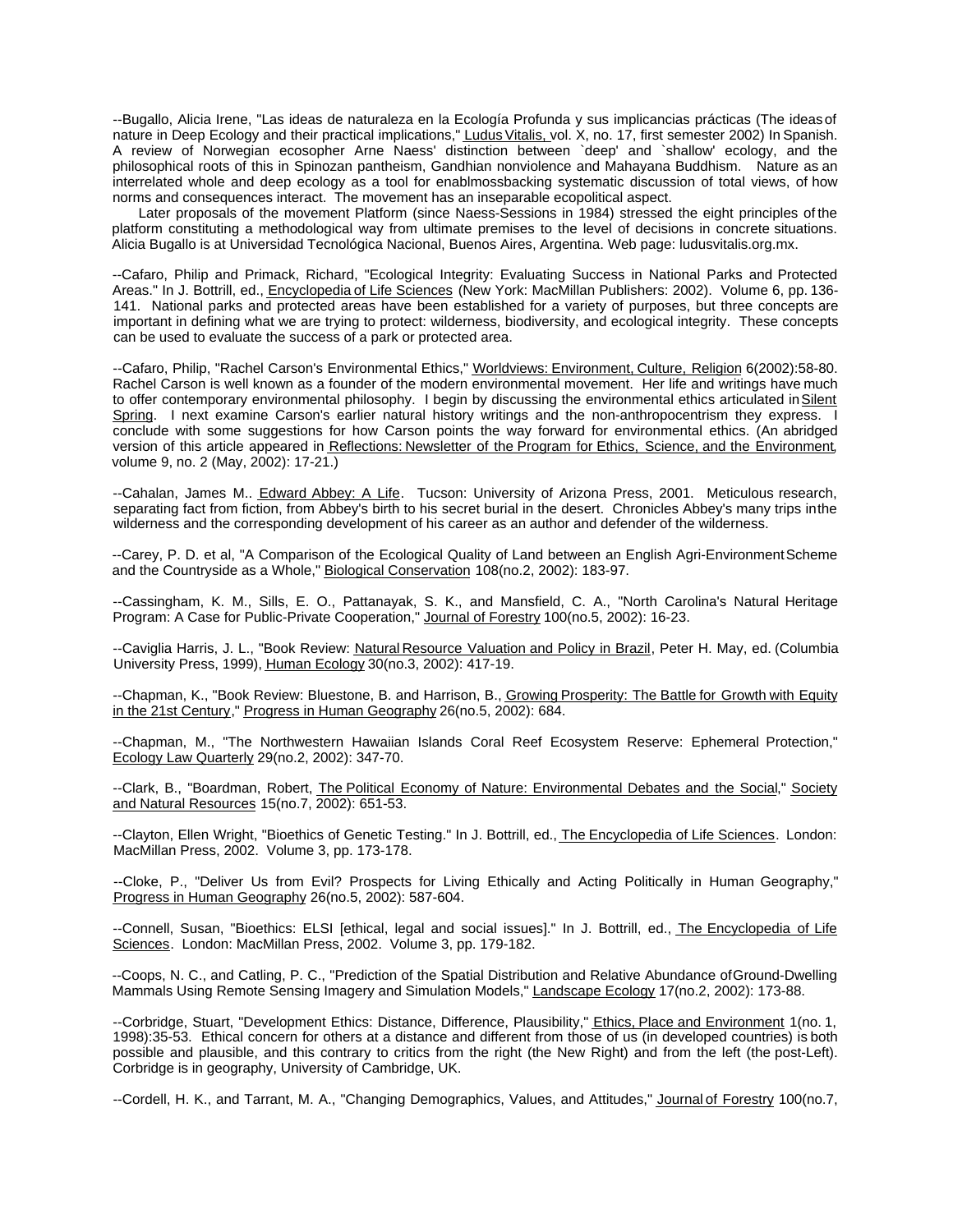#### 2002): 28-34.

--Corwin, Jennifer A. An Evaluation of Kant's Claims Regarding the Non- Rational Nature of Non-Human Animals, M.A. thesis, Colorado State University, fall 2002. It is generally accept that Kant's ethical theories cannot serve as a basis for a non-anthropocentric environmental ethic because Kant asserts that non-human animals are not owed direct duties from human beings because non-human animals are not rational creatures. But Kant's conception of rational does not permit him to make such a "knowledge claim." At most Kant can only theorize or postulate the nonrationality of animals as a theoretical possibility and not a cognitive certainty. Lacking such knowledge, we can and ought to expand Kant's ethical theories to include direct duties toward non-humans, serving as a basis for a nonanthropocentric environmental ethic. The thesis advisor was Jane Kneller.

--Cottingham, K. L., "Tackling Biocomplexity: The Role of People, Tools, and Scale," Bioscience 2(no.9, 2002): 793- 800.

--Coward, R., "Too Many Babies? What Gives Us the God-Given Right to Reproduce?," Ecologist 32(no.8, 2002): 31.

--Crook, S., "Callicott's Land Communitarianism," Journal of Applied Philosophy 19(no.2, 2002): 175-84.

--Crosby, Donald A., A Religion of Nature. Albany, NY: State University of New York Press, 2002. Nature as a proper focus of religious commitment and concern. Nature--envisioned as without God, gods, or animating spirits of any kind--is religiously ultimate. Nature is also metaphysically ultimate, that is, self-sustaining and requiring no explanation for its existence beyond itself. Moreover, humans are viewed as an integral part of nature, natural beings in the fullest sense of the term. They are at home in the natural world, their origin, nature, and destiny lie here and not in some transcendent realm, and their moral and religious responsibilities extend not only to one another and to the human community but to the whole of nature and to all living beings.

Crosby urges us to grant to nature the kind of reverence, respect, love, and devotion we in the West have formerly reserved for God. He explores such topics as the concept of nature, the character and status of natural values, commonalities and differences between humans and other forms of life on earth, and the place of humans in the natural order. Finally, he makes a case for a religion of nature by showing how nature can function as an appropriate focus of religious commitment, responding to six basic objections to a religion of nature, and explaining why nature should be regarded as the ultimate source of and impetus toward goodness in the world. Crosby is professor of philosophy, Colorado State University, emeritus.

--Crow, B., and Sultana, F., "Gender, Class, and Access to Water: Three Cases in a Poor and Crowded Delta," Society and Natural Resources 15(no.8, 2002): 709-24.

--Curtin, C. G., "Integration of Science and Community-Based Conservation in the Mexico/U.S. Borderlands," Conservation Biology 16(no.4, 2002): 880-86.

--Cutchin, M. P., "Ethics and Geography: Continuity and Emerging Syntheses," Progress in Human Geography 26(no.5, 2002): 656-64.

--Daily, Gretchen C., and Ellison, Katherine, The New Economy of Nature: The Quest to Make Conservation Profitable. Washington, DC: Island Press, 2002. The environment generates services that have an economic value. Paying for those services, if you disrupt them, provides an open recognition of the worth of those environments, and the resulting prices provide incentives for conservation. Tradeable permits, with some cautions. Solutions have to be tried, and solutions based on mutual self-interest probably have a better chance of working than moralistic appeals to do the "right thing."

--Dalling, B., "Administrative Wilderness: Protecting Our National Forestlands in Contravention of Congressional Intent and Public Policy," Natural Resources Journal 42(no.2, 2002): 385-414.

--Davidson, S. M., "On Environmental Thought at the Turn of the Century," Natural Resources Journal 42(no.2, 2002): 433-46.

--Devuyst, Dimitri, Hens, Luc, and DeLannoy (De Lannoy), Water, eds, How Green Is the City: Sustainability Assessment and the Management of Urban Environments. New York: Columbia University Press, 2001. Devuyst is with the Fund for Scientific Research, Flanders, Belgium.

--Dimitrov, R. S., "Water, Conflict, and Security: A Conceptual Minefield," Society and Natural Resources 15(no.8, 2002): 677-92.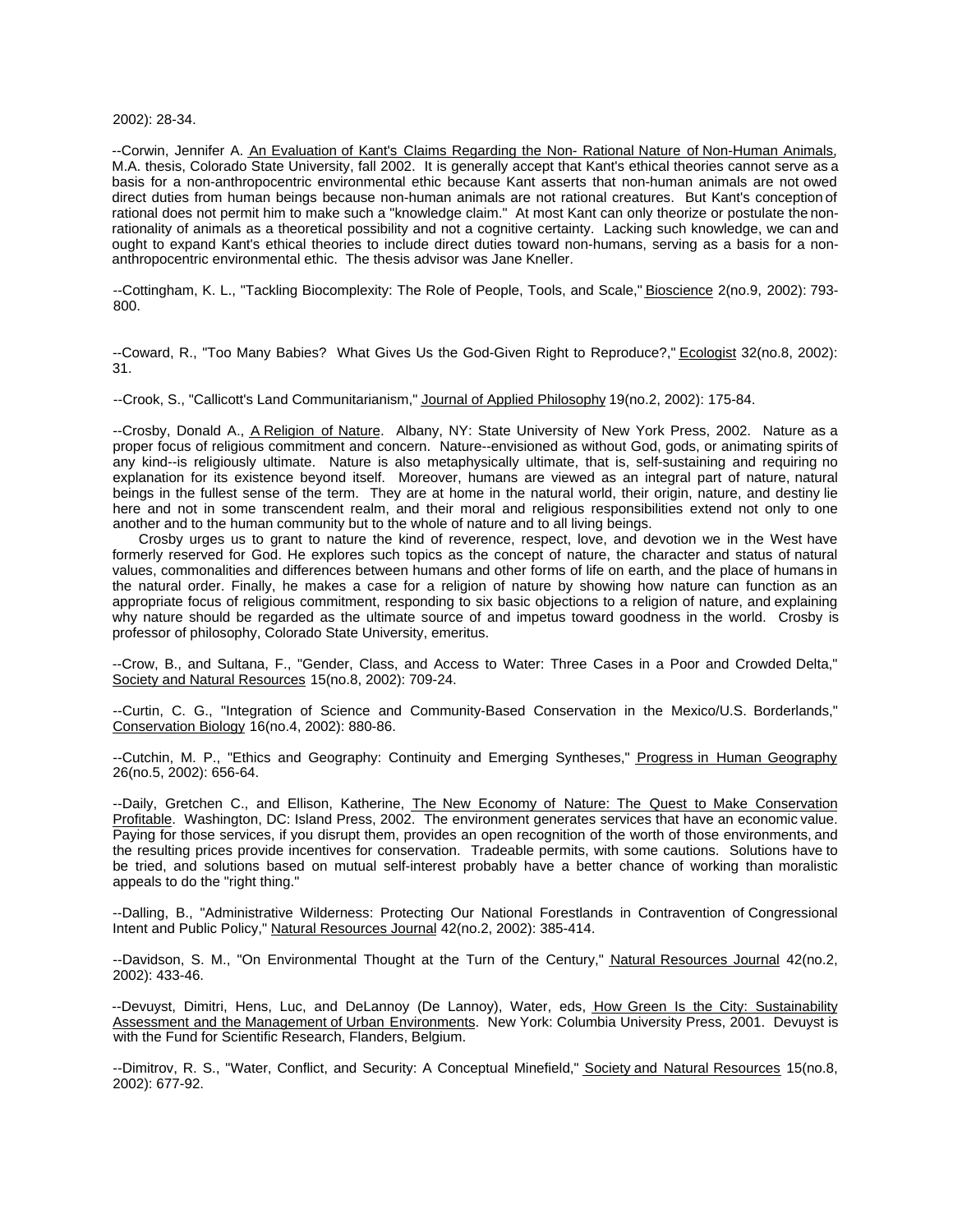--Doherty, B., Paterson, M., Plows, A., and Wall, D., "The Fuel Protests of 2000: Implications for the Environmental Movement in Britain," Environmental Politics 11(no.2, 2002): 165-73.

--Dolins, Francine L., Attitudes to Animals: Views in Animal Welfare. New York: Columbia University Press, 1999. Dolins is at Centre College, Kentucky.

--Donnelley, S., "Natural Responsibilities: Philosophy, Biology, and Ethics in Ernst Mayr and Hans Jonas," Hastings Center Report 32(no.4, 2002): 36-42.

--Dorsey, K., "Review of: George M. Warecki, Protecting Ontario's Wilderness: A History of Changing Ideas and Preservation Politics, 1927-1973," Environmental History 7(no.3, 2002): 524.

--Dudley, J. P., and Woodford, M. H., "Bioweapons, Biodiversity, and Ecocide: Potential Effects of Biological Weapons on Biological Diversity," Bioscience 52(no.7, 2002): 583-92.

--Durbin, P. T., "Review of: Aidan Davison, Technology and the Contested Meanings of Sustainability," Science Technology and Human Values 27(no.4, 2002): 530-32.

--DuToit, J. T., "Wildlife Harvesting Guidelines for Community-Based Wildlife Management: A Southern African Perspective," Biodiversity and Conservation 11(no.8, 2002): 1403-16.

--Dybas, C. L., "Florida's Indian River Lagoon: An Estuary in Transition," Bioscience 52(no.7, 2002): 554-59.

--Easton, Thomas A., ed., Taking Sides: Clashing Views on Controversial Environmental Issues, 10th edition. New York: McGraw Hill, Dushkin, 2003. Latest edition of a decade old series of debate-style readers accentuating the controversy in environmental issues. Eaton is at Thomas College, Thomasville, GA.

--Feremenga, D. T., "Book Review: Geography and Development, by Arthur Morris," Environment and Behavior 34(no.4, 2002): 550-53.

--Fern, Richard L., Nature, God and Humanity: Envisioning an Ethics of Nature. Cambridge: Cambridge Universityu Press, 2002. Cambridge now lists this in their top five best sellers in religion. Longer description in Newsletter, vol. 13, no. 2.

--Fiege, Mark, Irrigated Eden: The Making of an Agricultural Landscape in the American West. Seattle: University of Washington Press, 1999. Irrigation in the Pacific Northwest and the real and imagined landscapes that resulted. Agriculture on a radically transformed landscape, such as potato farms, yet with much nature also often surviving, indeed often winning. Dichotomized images and a nature/feminine and male/conquest dualism. Fiege is in environmental history, Colorado State University.

--Fisher, Andy, Nature and Experience: A Radical Approach to Ecopsychology, 1999, York University (Canada), Ph.D. thesis in Environmental Studies. 343 pages. I propose an approach to ecopsychology which is (1) naturalistic, in that it aims to link human nature to the larger natural world; (2) experiential, in that it uses bodily felt meaning as its touchstone; (3) and radical, in that it locates itself within critical currents within both psychology and ecology. Its method is interpretive and rhetorical, understanding the human-nature relationship in a way that normal science cannot and arguing for concerns counter to those of the dominant social order.

My own version of ecopsychology, "naturalistic psychology," asserts that to be claimed by the natural order means to belong to it, to be limited by it, and to feel its demands within our bodily experience. Naturalistic psychology advocates fidelity to nature, being in service of nature, and cultivating our inherent relations with a morethan-human world. This calls for a countering of the dominant pattern of our technologized and economized society. The general advance of technology leads not to the fulfilment of our nature but to a natural rebellion that the ruling powers of our society must constantly turn to advantage, administer, or out-maneuver. The radical task is to recognize the suffering intrinsic to the modern enterprise and to create loving contexts for the bearing of this suffering. Thus may we both discover what our suffering means and work toward a society more congruent with and respectful of our nature and our experience. The advisor was Mora Campbell. This thesis has been published as Radical Ecopsychology: Psychology in the Service of Life (Albany, State University of New York Press, 2002); see that entry.

--Fisher, Andy. Radical Ecopsychology: Psychology in the Service of Life. Albany, State University of New York Press, 2002. An introduction to ecopsychology--an emerging field that ties the human mind to the natural world. Ecopsychology must become a more comprehensive and critical undertaking if psychology is to be relevant to a world desperately seeking sustainability--and sanity. With emphasis throughout on the experiential--our bodily felt, lived-through experience--bringing to light what Fisher argues is a neglected dimension in the ecology/environmental discourses and debates. Forward by David Abram.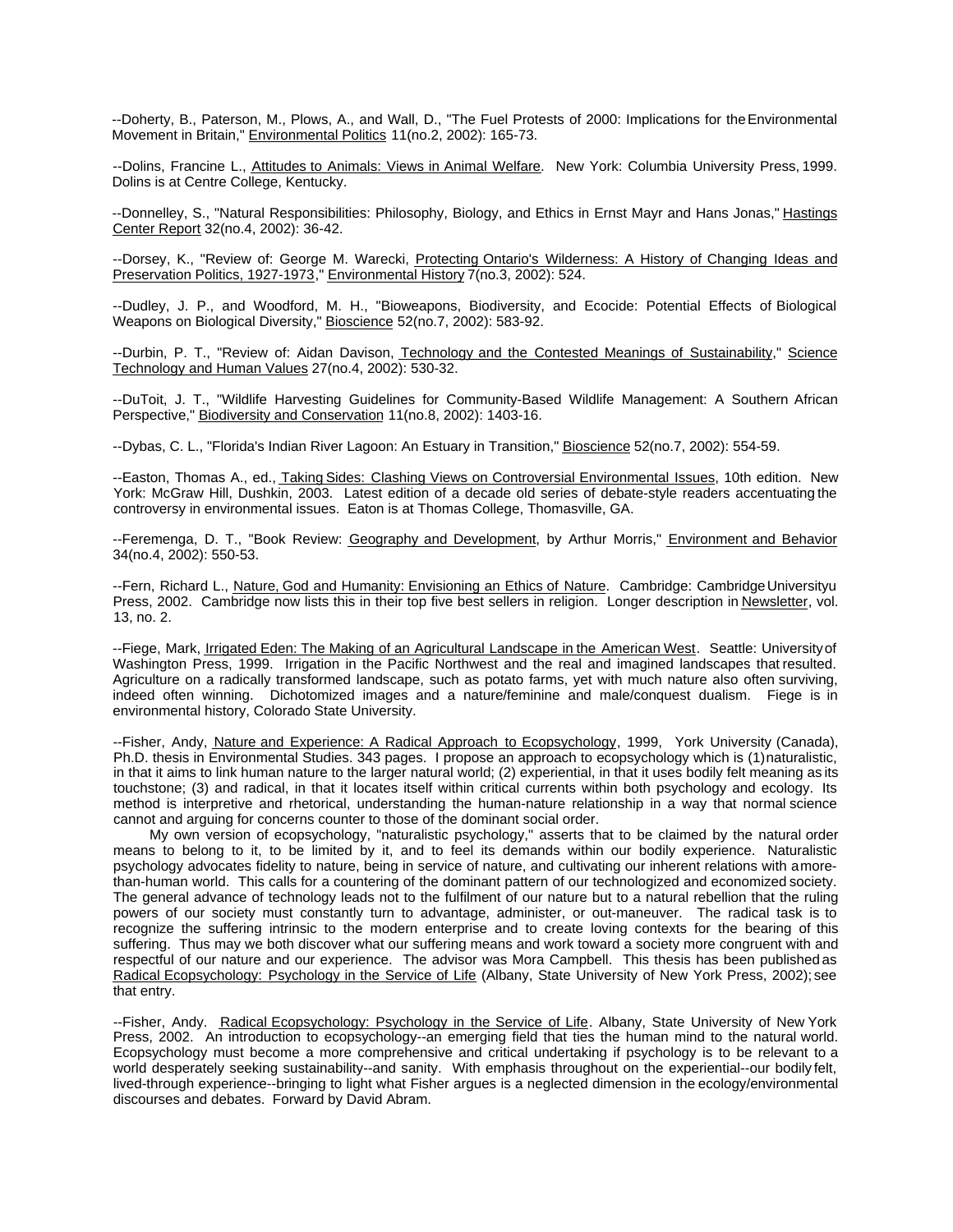--Fitzpatrick, Kevin, and LaGory, Mark, Unhealthy Places: The Ecology of Risk in the Urban Landscape. New York: Routledge, 2000. City life may be thrilling, exotic, anonymous, and more, but it is bad for your health.

--Foulon, J., Lanoie, P., and Laplante, B., "Incentives for Pollution Control: Regulation or Information?," Journal of Environmental Economics and Management 44(no.1, 2002): 169-87.

--Frankham, Richard, Ballou, Jonathan D., and Briscoe, David A., Introduction to Conservation Genetics. New York: Columbia University Press, 2002. Genetic diversity and its conservation, as this complements or constrasts with the conservation of organisms, species, ecosystems. Franhkam is at Macquarie University, Sydney, Australia.

--Freyfogle, E. T., and Newton, J. L., "Putting Science in Its Place," Conservation Biology 16(no.4, 2002): 863-73.

--Gardiner, D., and Jacobson, L., "Will Voluntary Programs Be Sufficient to Reduce U.S. Greenhouse Gas Emissions? An Analysis of the Bush Administration's Global Climate Change Initiative," Environment 44(no.8, 2002): 24-33.

--Gebara, Ivone, Longing for Running Water: Ecofeminism and Liberation. Minneapolis: Fortress Press, 1999. Features the daily experiences of poor women in urban areas in Brazil. Indigenous peoples are subject to progressive elimination, racism is on the rise, poverty is the norm, natural "resources" (such as entire jungles, lakes, and rivers) are being swallowed by corporate greed. Her women face garbage in the streets, the smell of raw sewage in the alleys, a lack of drinking water or nutritious food, and inadequate health care. Gebara articulates the links between these daily realities and a patriarchal system of androcentrism and anthropocentrism. She argues for and appeals to a revised worldview that breaks with dualistic systems of domination, her hope based on a comprehensive theological stance.

--Geertsema, W., Opdam, P., and Kropff, M. J., "Plant Strategies and Agricultural Landscapes: Survival in Spatially and Temporally Fragmented Habitat," Landscape Ecology 17(no.3, 2002): 263-79.

--Gerber, Lisa, Environmental Virtues and Vices (Narcissism, Misanthropy, Humility, Attentiveness, Intimacy), Ph.D. thesis, 1999, Department of Philosophy, University of New Mexico. Virtue ethics is a better approach to environmental ethics than the extentionist position which allocates rights to animals, or the utilitarian position which takes into moral consideration all sentient creatures, or the land ethic position which seeks to promote the integrity and beauty of the biotic community. (1) Virtue ethics coherently explains why diverse examples, such as the killing of a sled dog and the destruction of a natural formation, are wrong. (2) More importantly, virtue ethics offers concrete ways in which to cultivate our characters in order to improve our relationship with nature. I explicate the vices of narcissism and misanthropy, and the virtues of humility, attentiveness, and intimacy. The adviser was Fred Schueler.

--Gerlagh, R., and vander Zwaan, B. C. C, "Long-term Substitutability between Environmental and Man-made Goods," Journal of Environmental Economics and Management 44(no.2, 2002): 329-45.

--Gittleman, John L., Funk, Stephen M., MacDonald, David W., and Wayne, Robert K. eds., Carnivore Conservation. New York: Columbia University Press, 2002. Carnivore conservation, science, compromise, and tough choices. Gittleman is at the University of Virginia, Charlottesville.

--Goble, Dale D., and Freyfogle, Eric T., Wildlife Law: Cases and Materials. New York: Foundation Press, 2002. Four sections: Private interests wildlife, inter-sovereign relations, wildlife conservation, and biodiversity. Goble is in law, University of Idaho. Freyfogle is in law, University of Illinois.

--Godbee, J. F., and Shepard, J., "Water Quality, Wetlands, and Aquatic Systems," Journal of Forestry 100(no.7, 2002): 53.

--Godlovitch, Stan, "Valuing Nature and the Autonomy of Natural Aesthetics," British Journal of Aesthetics 38(no. 2, 1998):180-197.

--Goff-Yates, Amy Lee, Beasts of Burden: Women, Animals, and Oppression, Ph.D., 1999, Department of Philosophy, Women's Studies, University of Kentucky, Ecofeminists maintain that the oppression of nature, and specifically animals, is connected to the oppression of women. I clarify this claim and argue that it is reasonable. Ecofeminists often describe the connection as conceptual. I distinguish material and formal conceptual connections. I defend the views of two influential ecofeminists who find a conceptual connection. I then offer an analysis of the concept of oppression which elucidates both the conceptual and cultural features. Oppression is a wrongful institutionalized hierarchy wherein the members of a subordinate group suffer ultimately for the benefit of persons in a dominant group. A dominant cultural ideology maintains and attempts to justify this unjust social arrangement.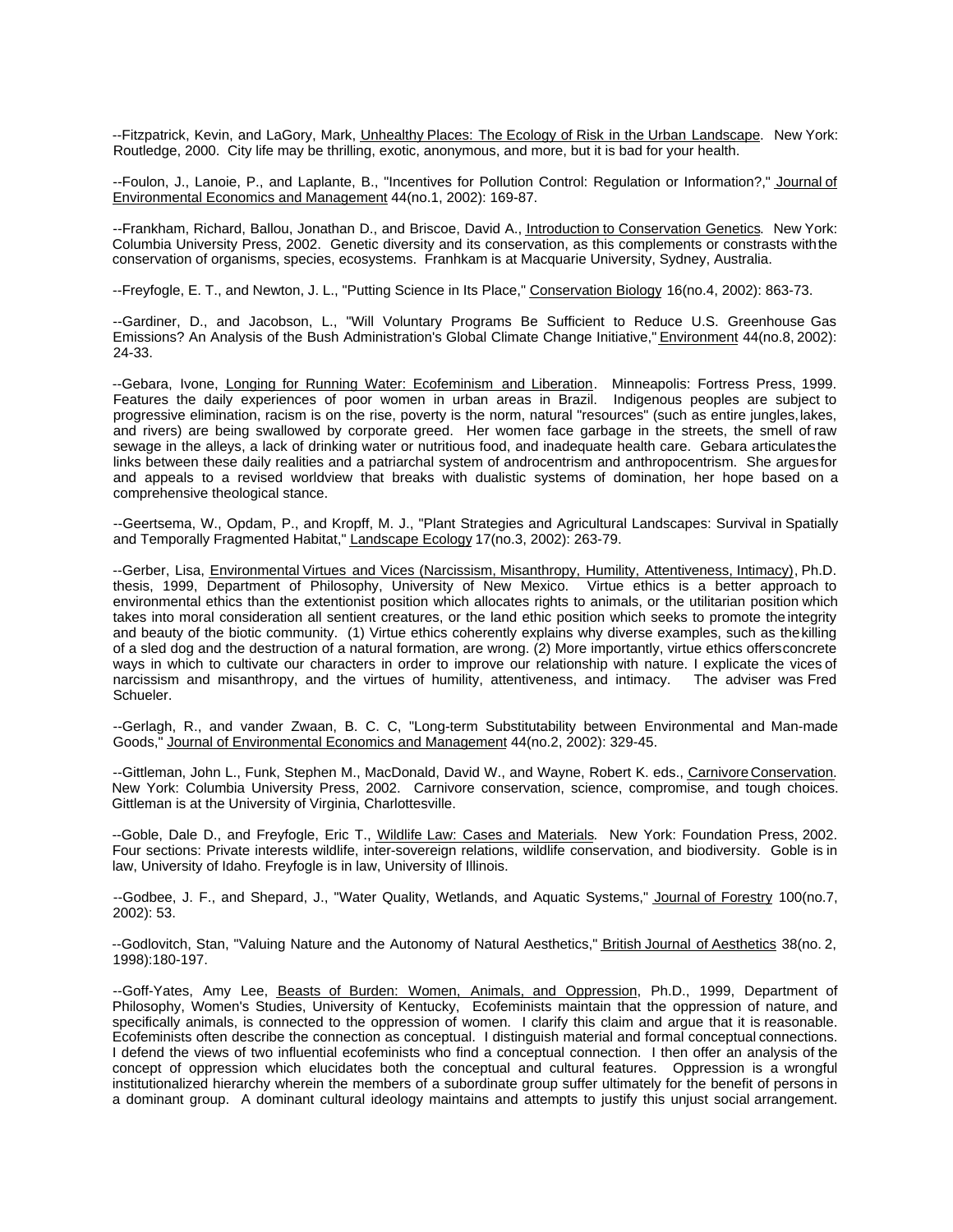The oppression of women and the oppression of animals are conceptually connected because the ideologies that inform their oppressions share important and necessary features.

I argue that it makes sense to ascribe oppression to the condition of animals today because both the conceptual and cultural features of oppression apply. It is reasonable to describe animals as oppressed and given that the oppressions of women and animals are connected by a common structure of oppressive ideology, the treatment of animals is a feminist issue. The advisor was Joan C. Callahan.

--Goodall, Jane and Bekoff, Marc, The Ten Trusts: What We Must Do to Care for the Animals We Love. San Francisco: HarperSanFrancisco, 2002. In alternating narratives, distinguished by typeface, Goodall and Bekoff outline a 10-point course. The trusts include the simple, but vital, call to "rejoice that we are part of the animal kingdom" and to "respect all life"; they urge us to be willing to learn what animals have to teach, to be good stewards of the whole earth, to teach children to respect and to love nature and to have "the courage of our convictions".

Goodall: "I have seen that appeal for help in the eyes of so many suffering creatures. An orphan chimp tied up for sale in an African market; an adult male [chimp] looking out from his five-by-five-foot sterile cell in a medical research laboratory; a dog, emaciated and starving, abandoned by her owner in the beach in Dar es Salaam; an elephant chained to a cement floor by one front and one hind foot. I have seen it in the eyes of street children, and those who have seen their families killed in the `ethnic cleansing' in Burundi."

Bekoff: "As big-brained, omnipresent, powerful and supposedly omniscient animals, we are the most powerful beings on Earth. We really are that powerful, and with that might are inextricably tied innumerable staggering responsibilities to be ethical human beings. We can be no less." Goodall is famed for her researches on chimpanzees; Bekoff is an animal behaviorist at the University of Colorado.

--Gottlieb, Roger S., "Saving the World: Religion and Politics in the Environmental Movement," pages 151-177 in Gottlieb, Joining Hands: Politics and Religion Together for Social Change. Cambridge, MA: Westview Press, 2002. Gottlieb argues that religion and politics, often at odds, can and ought to complement each other for effective solving of global problems. This chapter argues that the environmental problem, if a secular and political problem, is equally a religious and spiritual problem. Various of the world faiths have addressed environmental policy issues, and effective activism here needs to ally both religious and political motivations. Gottlieb is in philosophy, Worcester Polytechnic Institute, Worcester, MA.

--Gregory, S., Li, H., and Li, J., "The Conceptual Basis for Ecological Responses to Dam Removal," Bioscience 52(no.8, 2002): 713-23.

--Groves, A. L., "Review of: Reflections on Water: New Approaches to Transboundary Conflicts and Cooperation, ed. Joachim Blatter and Helen Ingram," Journal of Environment and Development 11(no.3, 2002): 316-17.

--Gunn, Alastair S., and Tudhope, Kelly A., "The Report of the (New Zealand) Royal Commission on Genetically Modified Organisms: Ethical, Cultural and Spiritual Issues of Field Release," Organic NZ, September/October 2002, pp. 12-13. "We think the Commission's recommendations are wrong because it didn't give enough weight to ethical and cultural concerns, and underestimated risks. Furthermore, it derives conclusions that are inconsistent with both the general principles that it praises and with much of the material submitted to it, and advocates a dangerous experiment that carries serious risk of irreversible harm." "We think any field release is undesirable, because of the environmental and cultural risks and potential loss of intrinsic value." "The Report is a bit of a puzzle because someone reading it might almost imagine that the first half was written by staff from the Department of Conservation and the second half by the Business Roundtable." Gunn is in philosophy, University of Waikato. Tudhope is a law/philosophy student at the University of Waikato, New Zealand.

--Habgood, John, The Concept of Nature. London: Darton, Longman and Todd, 2002. Gifford Lectures at the University of Aberdeen, 2000. Chapters: 1. Words and Things (Realism and Social Construction of Nature). 2. Studying Nature. 3. Respecting Nature. 4. Following Nature. 5. Improving Nature. 6. Nature's God. Meanings of the complex word "nature" in ancient classical thought and in the natural sciences, environmentalism, ethics, genetics, and theology. The natural and the unnatural. Laws of nature and whether these can guide our conduct. Habgood is the former Archbishop of York and an honorary fellow, King's College, Cambridge.

--Hamilton, P., "The Greening of Nationalism: Nationalising Nature in Europe," Environmental Politics 11(no.2, 2002): 27-48.

--Harris, M., Kuhn, B., Price, G., Smith, P., Xu, W., Stevens, J., and Addy, K., "Ecological Effects of Pine Plantation Management," Journal of Forestry 100(no.7, 2002): 58-59.

--Hart, D. D., Johnson, T. E., BushawNewton, K. L., Horwitz, R. J., Bednarek, A. T., Charles, D. F., Kreeger, D. A., and Velinsky, D. J., "Dam Removal: Challenges and Opportunities for Ecological Research and River Restoration," Bioscience 52(no.8, 2002): 669-82.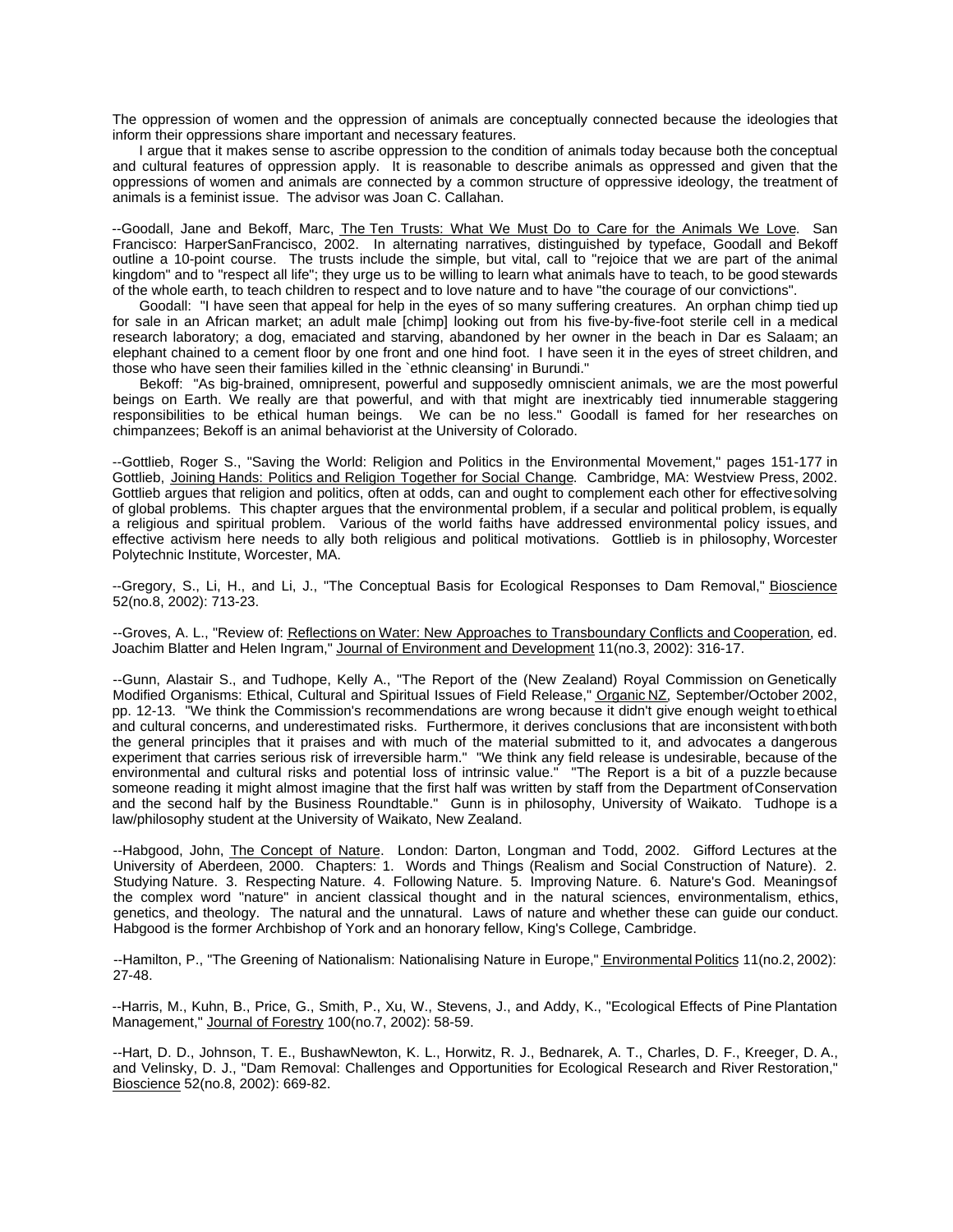--Hart, D. D., and Poff, N. L., "A Special Section on Dam Removal and River Restoration," Bioscience 52(no.8, 2002): 653-55.

--Hattingh, Johan, and Attfield, Robin, "Ecological Sustainability in a Developing Country such as South Africa? A Philosophical and Ethical Inquiry," International Journal of Human Rights 6 (no. 2, Summer 2002):65-92. "Although South Africa has adopted the notion of ecologically sustainable development not only as a human right entrenched in its Constitution, but also as one of its major policy objectives, there are major practical, conceptual, and ethical stumbling blocks impeding the achievement of this goal. In this article we investigate the conceptual and some of the ethical problems, including apparent conflicts with other pressing goals such as the alleviation of poverty. We conclude that the concept of ecologically sustainable development has a substantive core, and that radical reforms of human systems allow this right and goal to be reconciled with other human needs."

"Before we allow further destruction of nature, or what is left of nature, we should first reverse the unwise decisions of the past that made environmental destruction possible and `inevitable' in the first place. We should not allow nature, or what is left of it, to pay the ultimate price for the unwise human decisions of the past. So we should rather focus on the human system to make it more efficient and effective, to make it more just and fair, to make it less exploitative of people and of nature. Nothing less is required by the path of development. Now, if this argument is sound, ... the conservation of nature and natural ecosystems need not be incompatible with human interests in survival" (p. 87). Hattingh is at the University of Stellenbosch, South Africa. Attfield is at the University of Wales, Cardiff.

--Havlick, David, No Place Distant: Roads and Motorized Recreation on America's Public Lands. Washington, DC: Island Press, 2002. The first comprehensive treatment of roads and motorized recreation on America's public lands. America's national forests, parks, wildlife refuges, and other public lands suffer from an abundance of roads in poor condition, exacerbated by growing motorized recreational use of snowmobiles and all-terrain vehicles. A realistic case for road removal and regulations for motorized use that recognizes the complexity of the debate, and the underlying questions of values that dictate many management decisions.

--Haynes, R. W., and Skog, K. E., "The Fifth Resources Planning Act Timber Assessment: A Critical Tool for Sound Stewardship," Journal of Forestry 100(no.2, 2002): 8-13.

--Haynes, R. W., "Forest Management in the 21st Century: Changing Numbers, Changing Context," Journal of Forestry 100(no.2, 2002): 38-44.

--Heal, Jeffrey, Valuing the Future: Economic theory and Sustainability. New York: Columbia University Press, 1998.

--Heather L. Beach, et al, "Transboundary Freshwater Dispute Resolution: Theory, Practice, and Annotated References," Natural Resources Journal 42(no.1, 2002): 223-25.

--Hendrix, P. F., and Bohlen, P. J., "Exotic Earthworm Invasions in North America: Ecological and Policy Implications," Bioscience 52(no.9, 2002): 801-12.

--Hoad, D., "GATs, Sustainable Tourism and the International Year of Ecotourism (IYE 2002)," Environmental Politics 11(no.2, 2002): 159-64.

--Hobson, K., "Competing Discourses of Sustainable Consumption: Does the `Rationalisation of Lifestyles' Make Sense?," Environmental Politics 11(no.2, 2002): 95-120.

--Hoffert, Martin I. et al (two dozen others). "Advanced Technology Paths to Global Climate Stability: Energy for a Greenhouse Planet," Science 298(1 Nov. 2002):981-987. A survey of possible future energy sources that are carbon dioxide free: terrestrial solar and wind energy, solar power satellites, biomass, nuclear fission, nuclear fusion, and fossil fuels from which carbon has been sequestered. All of these approaches currently have severe deficiencies. A broad range of intensive research and development is urgently needed to produce technological options that can allow both climate stabilization and economic development. A technofix article, with doubts.

--Hoffman, R. E., "Rebecca Solnit, As Eve Said to the Serpent: On Landscape, Gender and Art," Environmental History 7(no.3, 2002): 512-13.

--Hornberg, Alf and Pálsson, Gísli, eds., Culture, Power, and Environmental Argument. Lund, Sweden: Lund University Press, 2000. Cultural aspects of Swedish, Norwegian, and Icelandic environmental policy, covering issues from reindeer pastoralism, fishery management, to tourism.

--Irwin, E. R., and Freeman, M. C., "Proposal for Adaptive Management to Conserve Biotic Integrity in a Regulated Segment of the Tallapoosa River, Alabama, U.S.A," Conservation Biology 16(no.5, 2002): 1212-22.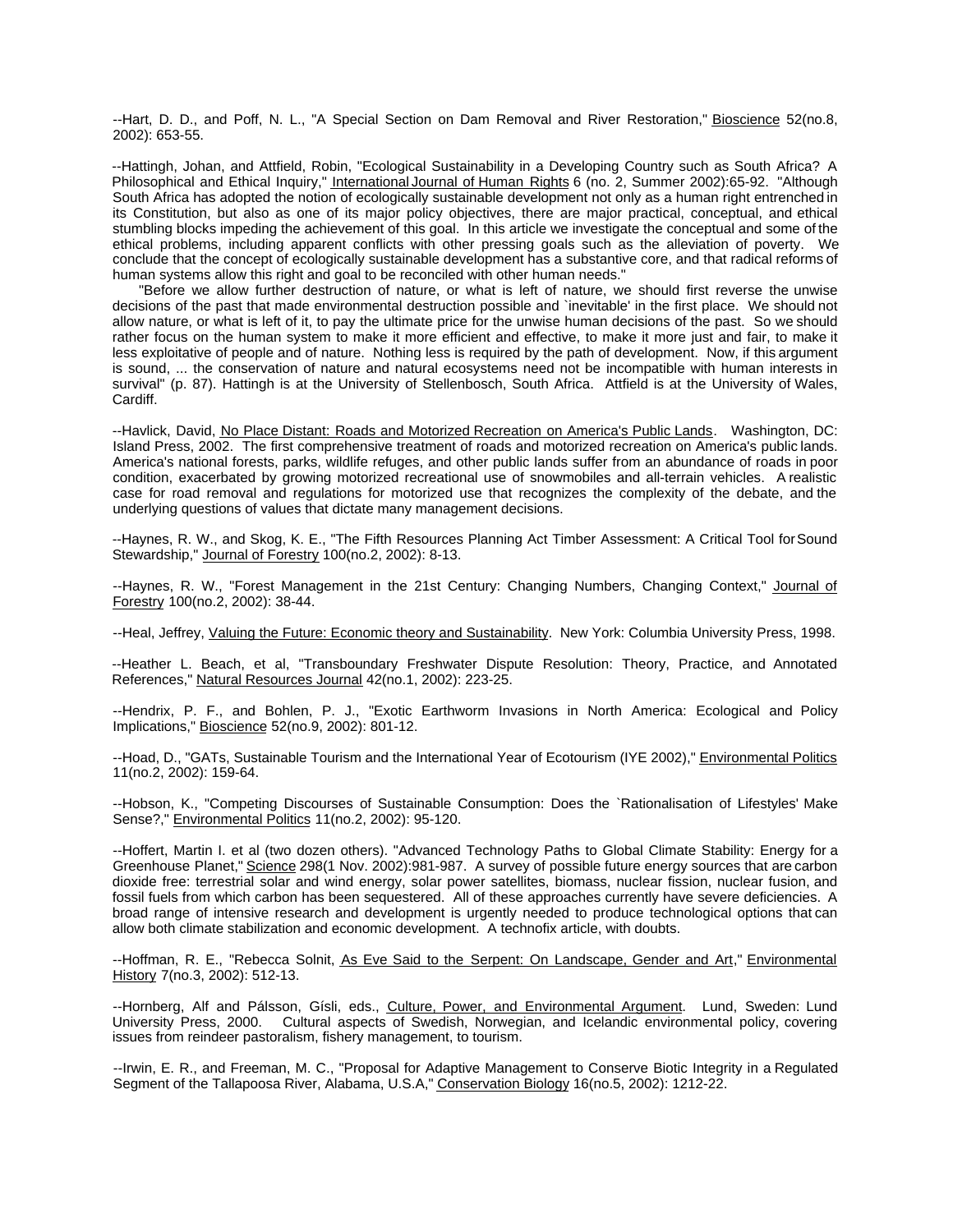--Jacobs, J. W., "Broadening U.S. Water Resources Project Planning and Evaluation," Natural Resources Journal 42(no.1, 2002): 21-32.

--Jacques, David, The Millennial Landscape: The Ethics and Aesthetics of Dealing with the Landscape. New York: Garden Press, 2003.

--Johnson, S. E., and Graber, B. E., "Enlisting the Social Sciences in Decisions About Dam Removal," Bioscience 52(no.8, 2002): 731-38.

--Kahn, Joseph, "The Science and Politics of Super Rice," New York Times, October 22, 2002, pp. C1, C12. China was once enthusiastic about genetically modified, pesticide resistant rice, and the Chinese at their National Rice Research Institute, Hangzhou, have developed such a rice. But now the Chinese are going quite slow about using it, worrying that pests quickly evolve to overcome the resistance (as has happened with corn in China). Even more they seem to fear that Chinese inefficient farmers cannot compete with food imports from the United States and other big high-tech producers.

--Kahn, P. H. , and Lourenco, O., "Water, Air, Fire, and Earth: A Developmental Study in Portugal of Environmental Moral Reasoning," Environment and Behavior 34(no.4, 2002): 405-30.

--Kaufman, Frederik A., Foundations of Environmental Philosophy: A Text with Readings. New York: McGraw Hill, 2003. Combines an authored text with readings. Focus: "The central question in environmental ethics is this: Which things count morally?" Chapter 1. Case study of the banana industry, used as a springboard into moral philosophy and the relevance of utilitarianism, Kantianism, natural law, and virtue ethics to the environment. Chapter 2. Moral reasoning and argument identification and analysis. Chapters 3-10: Differing conceptions of our relation to the nonhuman world. Chapter 3: The Human-Nature Relation (Human Dominion over Nature; Endangered Species). Chapter 4. Intrinsic Value in Nature. Chapter 5. Animals. Chapter 6. Biocentrism. Chapter 7. Ecocentric Ethics. Chapter 8. A New Anthropocentrism. Chapter 9. Environmental Economics and Policy. Chapter 10: Thoreau, Deep Ecology, and Ecofeminism. Kaufman is in philosophy at Ithaca College, Ithaca, NY.

--Kearns, R., and Moon, G., "From Medical to Health Geography: Novelty, Place and Theory after a Decade of Change," Progress in Human Geography 26(no.5, 2002): 605-28.

--Kiepas, A., (ed.), Cz\_owiek-Technika-\_rodowisko. Cz\_owiek wspó\_czesny wobecwyzwa\_ ko\_ca wieku, (Human -Technicality - Environment. Contemporary Human in the Face of the Challanges of 20<sup>th</sup> Century's End), Philosophy Department of Silesian University Press, Katowice, 1999. Including articles of Czech, Polish, and Slovak authors.

--Kinnear, J. E., Sumner, N. R., and Onus, M. L., "The Red Fox in Australia - an Exotic Predator Turned Biocontrol Agent," Biological Conservation 108(no.3, 2002): 335-59.

--Klug, H., "Straining the Law: Conflicting Legal Premises and the Governance of Aquatic Resources," Society and Natural Resources 15(no.8, 2002): 693-708.

--Korfmacher, K. S., "Review of: Sarewitz, Daniel, Roger A. Pielke, Jr. and Radford Byerly, Jr., eds. Prediction: Science, Decision Making, and the Future of Nature," Society and Natural Resources 15(no.9, 2002): 853-55.

--Korpikiewicz, H., Kosmiczne rytmy Æycia. Wst\_p do kosmoekologii (Cosmic Life's Rhythms. An Introduction to Cosmoecology), Ksi\_Æka i Wiedza Publishers, Warsaw, 1996.

--Korpikiewicz, H., "Porozumienie ze zwierz\_ciem. Przyczynek do mi\_dzygatunkowe komunikacji niewerbalnej (Mutual Understanding with Nonhuman Animals. A Contribution to Interspecific Nonverbal Communication)", in: H. Korpikiewicz (ed.), Cz\_owiek - Zwierz\_ - Cywilizacja. Aspekt humanistyczny (Human - Animal - Civilization. Humanistic aspect), ProDRUK Publishers, Pozna\_, 2001.

--Korpikiewicz, H., "Wpisani w Natur\_. Spojrzenie holistyczne (The Imprinted into Nature. A Holistic Outlook)", in: H. Korpikiewicz (ed.), Cz\_owiek - Zwierz\_ - Cywilizacja. Aspekt humanistyczny (Human - Animal - Civilization. Humanistic aspect), ProDRUK Publishers, Pozna\_, 2001.

--Ko\_micki, E., "Odpowiedzialno\_\_ cz\_owieka za ewolucj\_. Podstawowy problem etyki \_rodowiskowej (Human Responsibility for Evolution. The Basic Problem of Environmental Ethics)", in: H. Korpikiewicz (ed.), Cz\_owiek -Zwierz\_ - Cywilizacja. Aspekt humanistyczny (Human - Animal - Civilization. Humanistic aspect), ProDRUK Publishers, Pozna\_, 2001.

--Lane, M. B., "Buying Back and Caring for Country: Institutional Arrangements and Possibilities for Indigenous Lands Management in Australia," Society and Natural Resources 15(no.9, 2002): 827-46.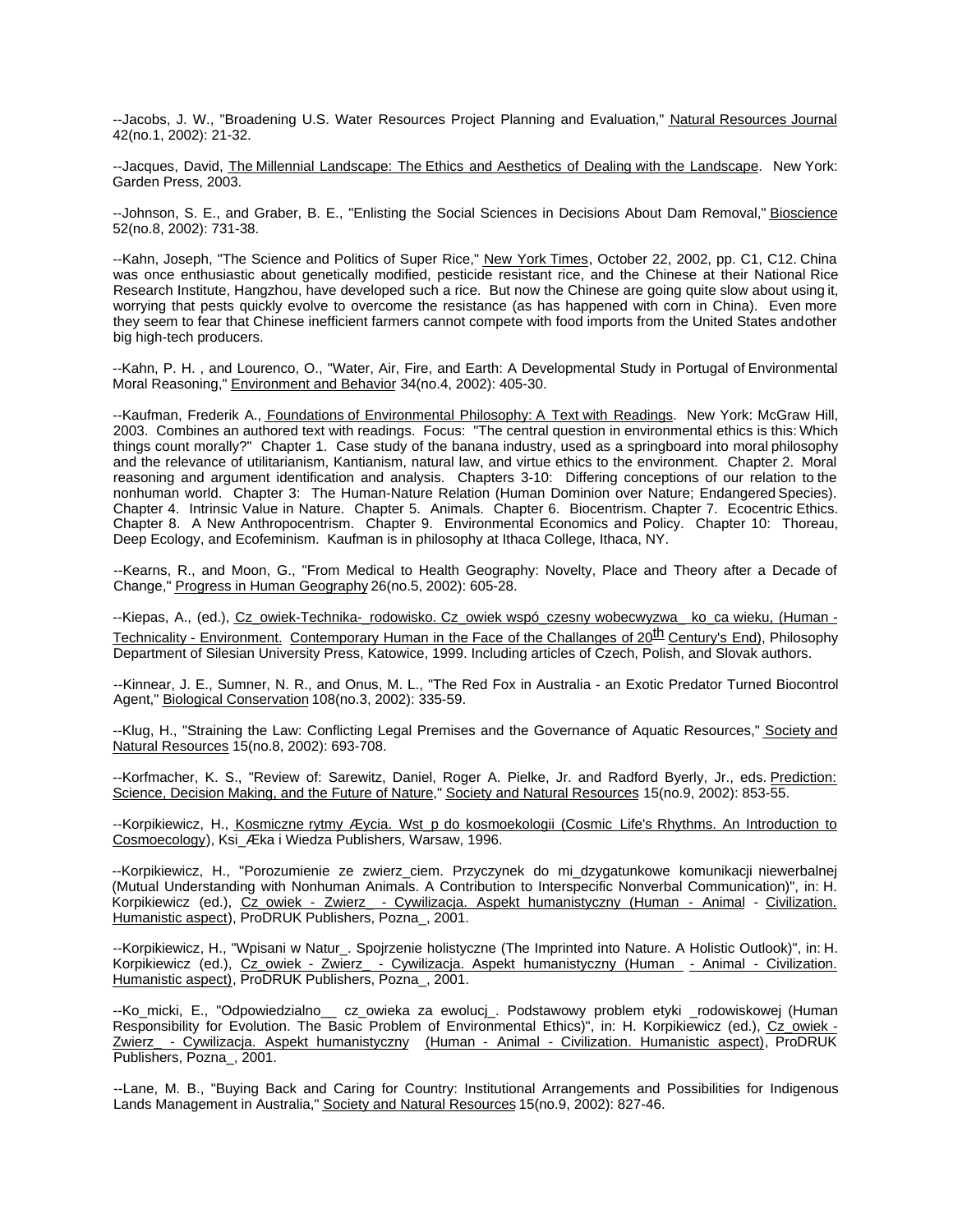--Lauber, T. B. , Knuth, B. A. , and Deshler, J. D., "Educating Citizens About Controversial Issues: The Case of Suburban Goose Management," Society and Natural Resources 17(no.7, 2002): 581-98.

--Lawton, John H., "Conservation Biology: Where Next?" Society for Conservation Biology Newsletter 9 (no. 4, 2002):1-2. "Finally, the biggest challenge of all is that we live in a world in which the gap between the minority of `haves' and the majority of `have nots' is growing ever wider. We live in a desperately unfair, unequal world. Effective conservation is impossible in the face of grinding human poverty on the one hand, and blinding human greed on the other. More effective conservation of Earth's biological riches will not happen without sustainable development, the stabilization of the global population, and social justice, for all nations." Lawton is Chief Executive, Natural Environment Research Council, UK, and at Imperial College, London.

--Lemley, Brad, "The New Ice Age," Discover, September 2002, pp. 35-41. Yes, the Earth is warming, but melting fresh water from ice may shift the Gulf Stream and make Europe much colder, also New England. Studies from the Woods Hole, Massachusetts, oceanographers.

Le\_kowa, A., Oskalpowana Ziemia (The Scalped Earth), Wiedza Powszechna Publishers, 1971 (3rd edition); the book (first published in 1961) is supposed to be of equal educational value to *Silent Spring* by R. Carson.

--Levin, P. S. et al, "Indirect Effects of Feral Horses on Estuarine Communities," Conservation Biology 16(no.5, 2002): 1364-71.

--Little, J., "Rural Geography: Rural Gender Identity and the Performance of Masculinity and Femininity in the Countryside," Progress in Human Geography 26(no.5, 2002): 665-70.

--Liu, Jianguo, and Taylor, William W., eds. Integrating Landscape Ecology into Natural Resource Management. New York: Cambridge University Press, 2002. The authors are at Michigan State University, Lansing.

--Lockwood, J. L. et al, "A Metric for Analyzing Taxonomic Patterns of Extinction Risk," Conservation Biology 16(no.4, 2002): 1137-42.

--Loomis, John B., Integrated Public Lands Management: Principles and Applications to National Forests, Parks, Wildlife Refuges, and BLM Lands. 2nd ed. New York: Columbia University Press. Loomis is in resource economnics at Colorado State University.

--Louka, Elli, Biodiversity and Human Rights: The International Rules for the Protection of Biodiversity. Ardsley NY: Transnational Publishers, 2002. A comprehensive system for the protection of biodiversity, including human rights standards, free trade in wildlife, and regulated free access to plant genetic resources.

--Lubell, M., "Environmental Activism as Collective Action," Environment and Behavior 34(no.4, 2002): 431-54.

--Luoto, M., Toivonen, T., and Heikkinen, R. K., "Prediction of Total and Rare Plant Species Richness in Agricultural Landscapes from Satellite Images and Topographic Data," Landscape Ecology 17(no.3, 2002): 195-217.

--Lybecker, D., Lamb, B. L., and Ponds, P. D., "Public Attitudes and Knowledge of the Black-Tailed Prairie Dog: A Common and Controversial Species," Bioscience 52(no.7, 2002): 607-13.

--Lynch, B. D., "Colten, Craig E., ed. Transforming New Orleans and Its Environs: Centuries of Change," Society and Natural Resources 15(no.7, 2002): 654-55.

--Malakoff, David, and Stone, Richard, "Scientists Recommend Ban on North Sea Cod," Science 298(1 November 2002):939. Cod stocks in the northeast Atlantic are at historic lows, and a panel of scientists says that populations will collapse if there are not drastic reductions in fishing. But this could cost 20,000 jobs in the United Kingdom alone. It looks like it is doomsday either for the cod or for the cod fishermen.

--Malakoff, David, "Arizona Ecologist Puts Stamp on Forest Restoration Debate," Science 297(27 September 2002):2194-2196. Wally Covington, forest ecologist at Northern Arizona State University, wants to return ponderosa pine forests to their "presettlement" state, but argues that managed burning is not enough; present forests, laden with fuel from too much suppression, need to be heavily cut, as well as burned. Loggers and President Bush find this a desirable forest policy, since they can both cut and prevent fires. They keep Covington well funded. But other environmentalists are not so sure, even about the ponderosa pines in Arizona, and are quite sure that one ought not to extrapolate a "one size fits all" to policy for other kinds of forests. Summer fires in 2002 in the West have heated up this debate.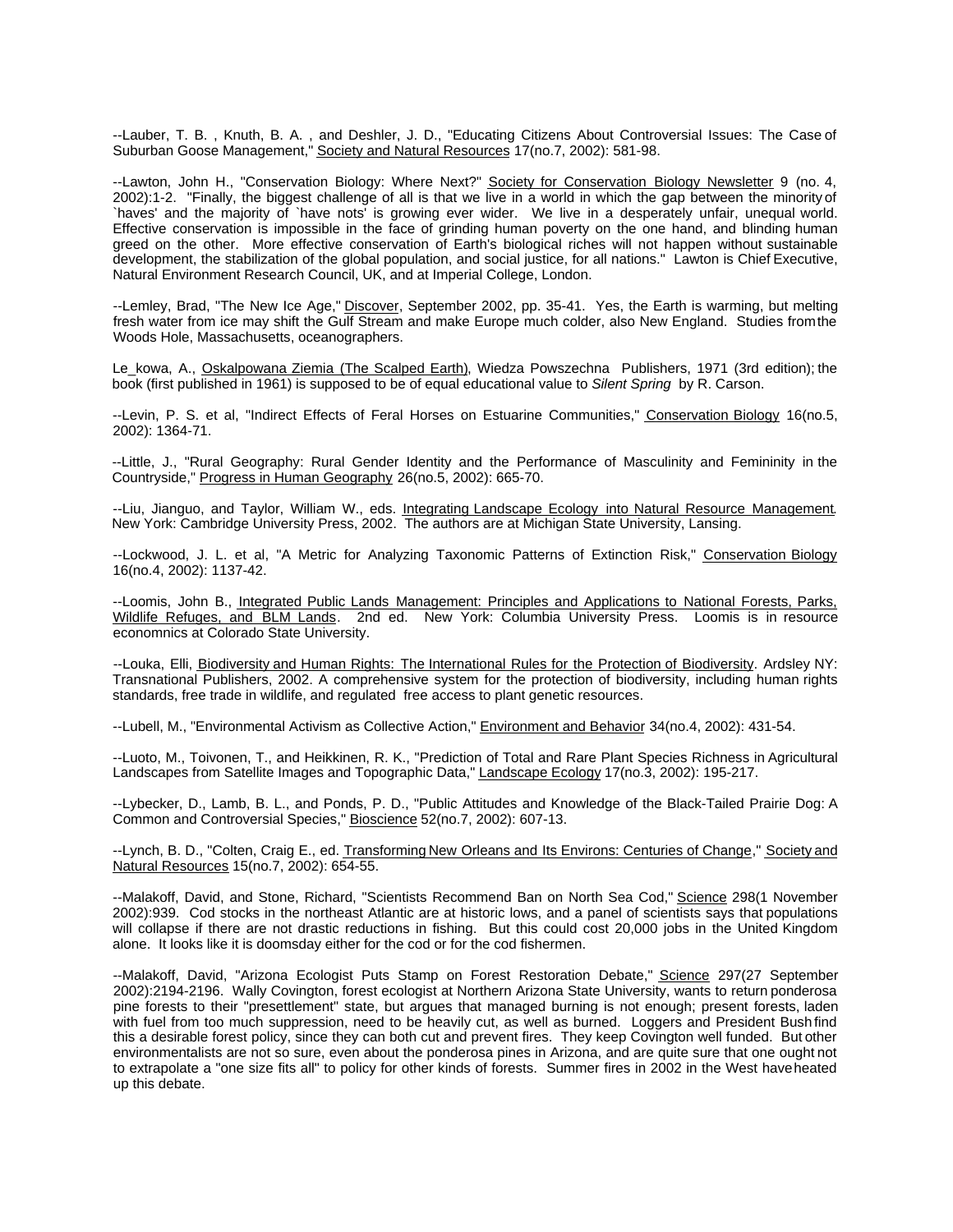--Maranzana, L. C., "Defenders of Wildlife V. Norton: A Closer Look at the `Significant Portion of Its Range' Concept," Ecology Law Quarterly 29(no.2, 2002): 263-82.

--Marks, R., "Review of: Judith Shapiro, Mao's War against Nature: Politics and Environment in Revolutionary China," Environmental History 7(no.3, 2002): 508-09.

--Martell, D. L., Miyanishi, K., Bridge, S. R. J., and Johnson, E. A., "Wildfire Regime in the Boreal Forest," Conservation Biology 16(no.5, 2002): 1177-78.

--Marzluff, J. M., "Fringe Conservation: A Call to Action," Conservation Biology 16(no.5, 2002): 1175-76.

--May, Peter H., ed., Natural Resource Valuation and Policy in Brazil. New York: Columbia University Press, 1999.

--McConnell, W. J., "Madagascar: Emerald Isle or Paradise Lost?," Environment 44(no.8, 2002): 10-23.

--McIntosh, Alastair, Soil and Soul: People versus Corporate Power. London: Aurum Press, 2001. A radical politics of place, with much attention to the Hebrides of Scotland. Earth, or soil in a metaphorical sense, and people, or metaphorically, soul. The interrelationships between natural ecology, social community, and the human spirit. Engagement with soil and soil transforms into a vision of freedom and social justice. A radical liberation theology, rediscovering both the presence of God in nature and the neglected femininity of divine wisdom. Two successful campaigns at community empowerment: land reform on the Isle of Eigg and in the new Scottish Parliament. How the people of the Isle of Harris resisted their mountain being turned into the gravel pit of Europe by a multinational roadstone company. The world can be reconstituted; we can all assume responsibility for our lives and for the planet. A call to "make beauty blossom anew out of desecration".

--McKinney, M. L., "Why Larger Nations Have Disproportionate Threat Rates: Area Increases Endemism and Human Population Size," Biodiversity and Conservation 11(no.8, 2002): 1317-25.

--Menon, Surabi, et al, "Climate Effects of Black Carbon Aerosols in China and India," Science 297(27 September 2002):2250-2250. With commentary: Chameides, William L., and Bergin, Michael, "Soot Takes Center Stage," Science 297(27 September 2002):2214-2215. Carbon dioxide is still the principal globally significant greenhouse gas. But soot in the air, not a gas but a particulate, may also seriously perturb regional climate. Soot emission in China and India may be responsible for the increase in droughts in northeast China and flooding in southeast China in the summer observed in the last twenty years. Warming over northern Africa and cooling over the Southern United States may also be involved. But measuring techniques for soot leave uncertainty. What this means for environmental policy (and ethics) is also uncertain.

--Meyerson, L.A., and Reaser, J. K., "Biosecurity: Moving toward a Comprehensive Approach," Bioscience 52(no.7, 2002): 593-600.

--Michaels, S., "Review of Czech, Brian, and Paul R. Krausman, The Endangered Species Act: History, Conservation Biology, and Public Policy," Society and Natural Resources 15(no.9, 2002): 860-61.

--Miles, J. C., "Review of: Stephen C. Trombulak, ed., <u>So Great a Vision: The Conservation Writings of George</u> Perkins Marsh," Environmental History 7(no.3, 2002): 526-27.

--Miller, Peter and Westra, Laura, eds., Just Integrity. Lanham, Md: Rowman and Littlefield, 2002.

--Mistretta, P. A., "Managing for Forest Health," Journal of Forestry 100(no.7, 2002): 24-27.

--Mitchell, C., "Review of: John M. Meyer, Political Nature: Environmentalism and the Interpretation of Western Thought," Environmental History 7(no.3, 2002): 529.

--Monamy, Vaughan, Animal Experimentation: A Guide to the Issues. New York: Cambridge University Press, 2000. The principal ethical issues and arguments in the debate over experimenting with animals. Monamy is at Australian Catholic University, North Sydney, Australia.

--Morris, Simon Conway, "Evolution: Bringing Molecules into the Fold," Cell 100(2000):1-11. Earth has evolved startling diversity of life, but this biodiversity is, in molecular terms, little more than skin deep. Most, perhaps all, of the basic building blocks necessary for organismal complexity were available long before the emergence of multicellularity. How and when the gene networks and regulatory mechanisms that led to complex organs and functioning organisms were assembled is largely obscure. Co-option of previous genes and products to novel and more complex functions is common, but unpredictable. Just as the phenotypic diversity of life excites the inspiration of a naturalist, so the range of molecules and the sophistication of their biochemistries impress the molecular biologist. We little understand the underlying constraints on form and whether and how far convergences are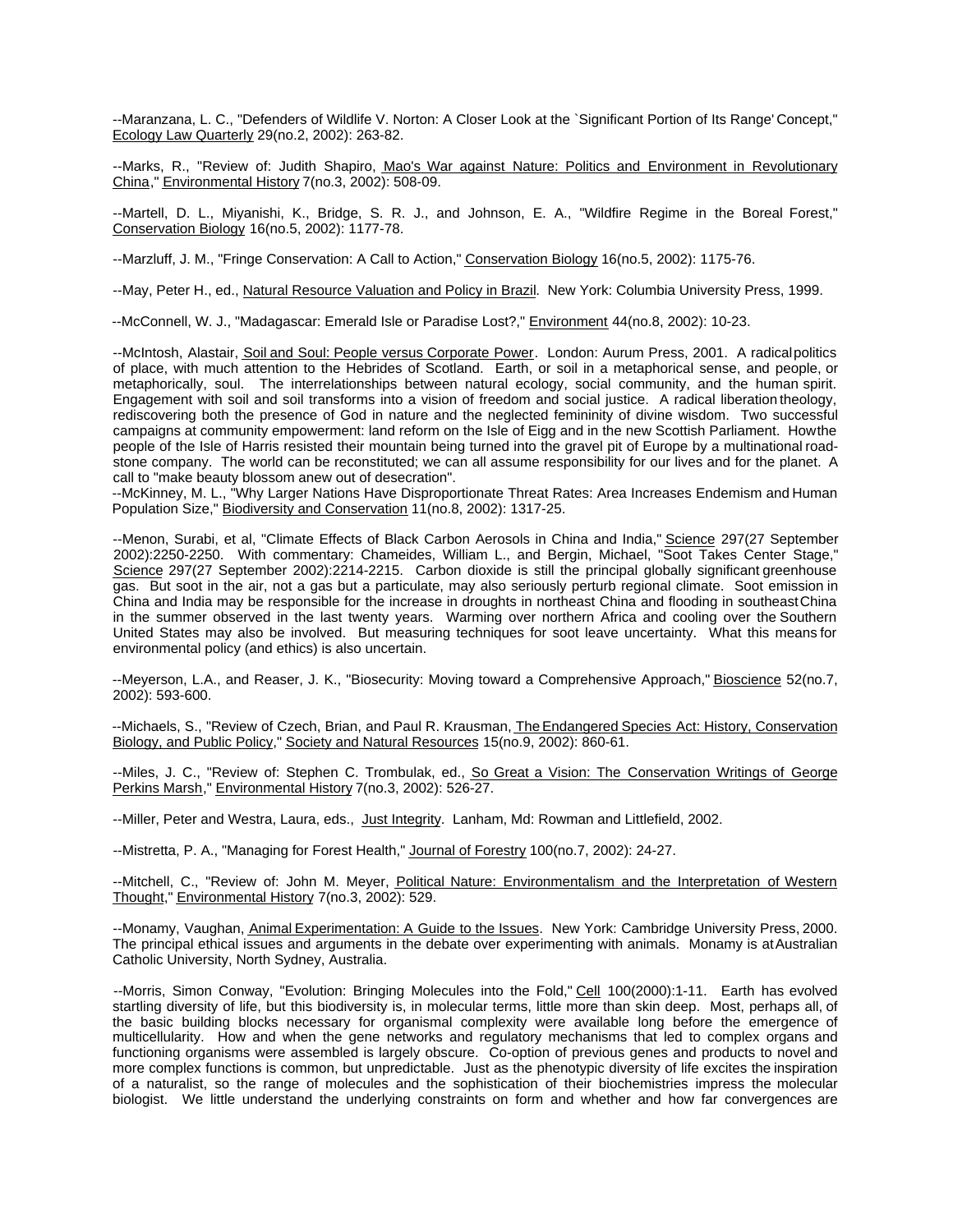inevitable.

Biologists shy away from such studies for two reasons. (1) If evolution is in some sense channeled, then this reopens the controversial prospect of a teleology. The constrained and inevitable process is underpinned by a purpose, a sort of biological Anthropic Principle, which broadly sets boundary conditions for evolutionary history. (2) The study of evolution is strongly historical, and the prospect of a seemingly unique trajectory of circumstances for the history of life may be discouraging to those who are seeking general principles. Here convergences may be more common and more determinative than suspected; different genetic origins produce a similar complex result. The central conundrum of evolution is: how do we balance the process of change against the emergence of form. Conway Morris is a well-known paleontologist at Cambridge University, and this is an invited "millennium review" of the field.

--Musacchio, L. R., "Bryn Green and Willem Vos, Threatened Landscapes: Conserving Cultural Environments," Landscape Ecology 17(no.2, 2002): 190-91.

--Nagle, John Copland, and Ruhl, J. B., The Law of Biodiversity and Ecosystem Management. New York: Foundation Press, 2002. Four parts: Understanding Biodiversity. 2. The Endangered Species Act. 3. Protecting Ecosystem Diversity. 4. Protecting Global Biodiversity. Nagle is in law, University of Notre Dame. Ruhl is in law, Florida State University.

--Najam, A. et al, "From Rio to Johannesburg: Progress and Prospects," Environment 44(no.7, 2002): 26-37.

--Newman, D., "Book Review: Blouet, B.W., Geopolitics and Globalization in the Twentieth Century," Progress in Human Geography 26(no.5, 2002): 683.

--Noble, J. M., "Friends of the Earth V. Laidlaw and the Increasingly Broad Standard for Citizen Standing to Sue in Environmental Litigation," Natural Resources Journal 42(no.2, 2002): 415-32.

--Norgaard, R. B., "Can Science and Religion Better Save Nature Together?," Bioscience 52(no.9, 2002): 842-46.

--Noss, R. F., Carroll, C., VanceBorland, K., and Wuerthner, G., "A Multicriteria Assessment of the Irreplaceability and Vulnerability of Sites in the Greater Yellowstone Ecosystem," Conservation Biology 16(no.4, 2002): 895-908.

--Oelschlaeger, Max, "The Politics of Wilderness Preservation and Ecological Restoration," Natural Resources Journal 42(no.2, 2002): 235-46.

--OToole (O'Toole), J. Mitchell, "An Ecological Approach to Environmental Ethics," International Research in Geographical and Environmental Education 11 (no. 1, 2002):48-52. (International Geographical Union, Channel View Publications, Clevedon, UK). ISSN 1038-2046. Introduces a Forum on Environmental Ethics, with nine papers (really 3-4 page summaries) from a forum held at the 10th Pacific Science Inter-Congress, held at the University of Guam, June 1-6, 2001. Sample papers:

--Sellman, James D., "Living on the Edge in Micronesian Ecological Philosophy," pages 54-57.

--Rolston, Holmes, III, "Enforcing Environmental Ethics: Civic Law and Natural Value," pages 76-79.

--Rowe, Sharon, "Returning to What Matters: Daoist Lessons for Ecofeminism," pages 63-67.

--Parks, N., "Measuring Climate Change," Bioscience 52(no.8, 2002): 652.

--Paul, E., "Science: The Newest Political Football in the Endangered Species Game," Bioscience 52(no.9, 2002): 792-856.

Peck, F., "Beynon, H., Cox, A. and Hudson, R. Digging up Trouble. The Environment Protest and Opencast Coal Mining," Progress in Human Geography 26(no.4, 2002): 570.

--Pennisi, Elizabeth, "A Shaggy Dog History," Science 298(22 November 2002):1540-1542. The dog is better than primates at communication with humans. The origin(s) of the domestication of dogs remains in dispute, probably in China, from a Chinese wolf. With several other articles in this issue on the genetics and behaviors of dogs, a remarkably flexible species.

--Perrow, Martin R., and Davy, Anthony J., eds., Handbook of Ecological Restoration. New York: Cambridge University Press, 2002. A survey, with some attention to policy and ethics. The authors are at University of East Anglia, Norwich, UK.

--Peters, Karl E., Dancing with the Sacred: Evolution, Ecology, and God. Harrisburg, PA: Trinity Press International, 2002. A naturalistic, nonpersonal model of God, based on evolution and ecology. God is a process: one aspect is the emergence of new possibilities in nature, human history, and personal living; the other is the selection of some of these possibilities to continue. The creative process is like a sacred dance. A contemporary creative struggle is to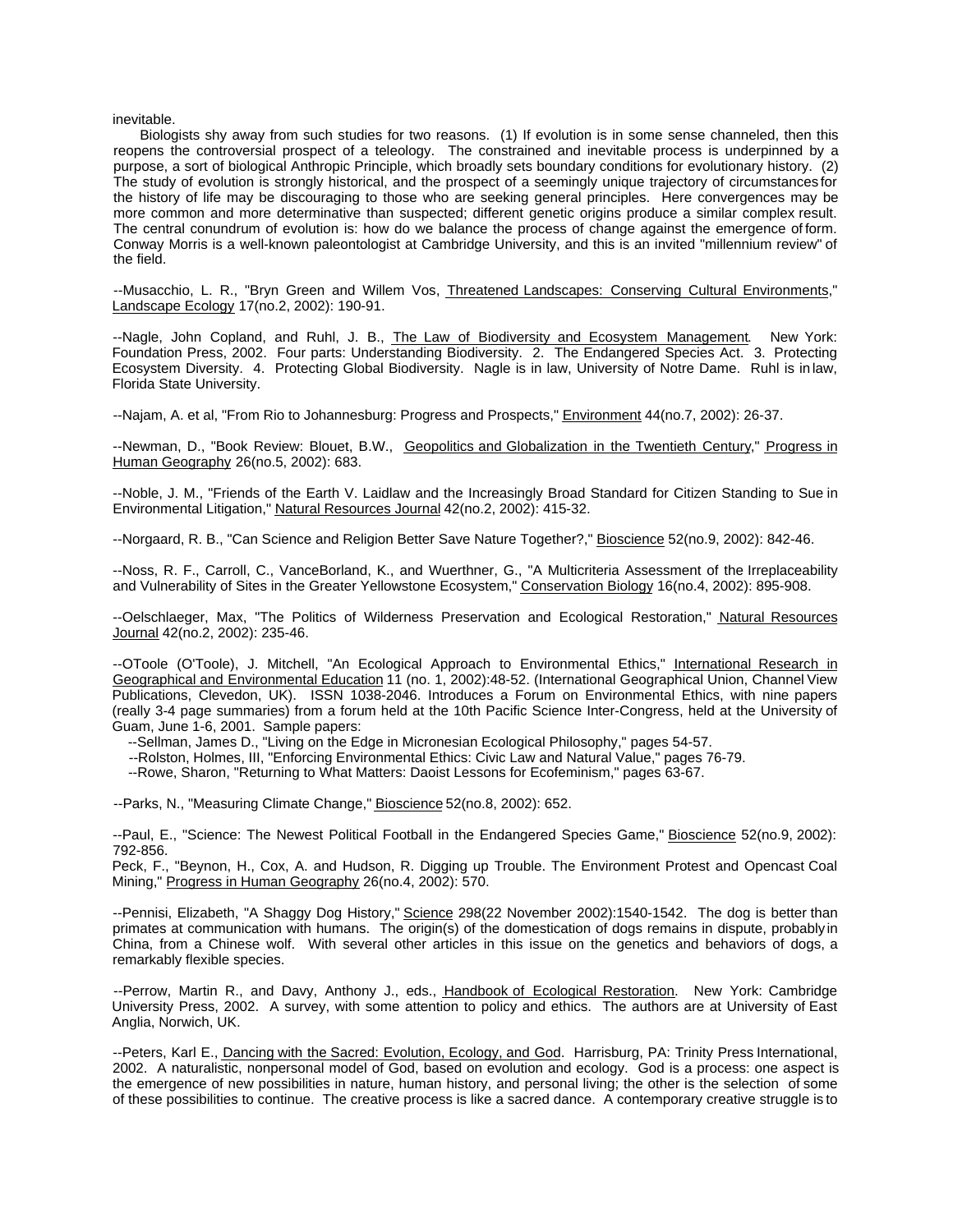find ways of living harmoniously with the rest of life on our ever-changing planet, otherwise we may degrade and destroy the creative sacred process. Peters taught religion and philosophy, including environmental ethics, at Rollins College, Winter Park, FL; he is now emeritus.

--Pezzoli, K., "Science and Technology for Sustainability: North American Challenges and Lessons," Journal of Environment and Development 11(no.3, 2002): 304-06.

--Pi\_tek, Z., Etyka \_rodowiskowa. Nowe spojrzenie na miejsce cz\_owieka w przyrodzie (Environmental Ethics. The new outlook on the Human's status in Nature), Jagiellonian University Press, Cracow, 1998. The standpoints of P. Taylor, J.B. Callicott, A.Leopold, T.Regan and P. Singer are discussed.

--Pi\_tek, Z., "Warto\_ci i ewolucja (Values and Evolution)", in: Nauka, Filozofia, Warto\_ci (Science, Philosophy, Values), Kosmos-Logos Series, T. Grabi\_ska & M. Æabierowski (eds.), Wroc\_aw University of Technical Sciences Press, Wroc\_aw, 1994.

--Pi\_tek, Z., "Czy zmiany w kulturze mog\_ zahamowa\_ destrukcje Natury? (Can changes in Culture check the destruction of Nature?)", in: Cz\_owiek, Kultura, Przemiany (Human, Culture, Transitions), J. P\_azowski & M. Suwara (eds.), Jagiellonian University Press, 1998.

--Pi\_tek, Z., "Przyroda i warto\_ci (Mother Nature and Values)", in: Warto\_\_ bycia. W\_adys\_awowi StróÆewskiemu w darze (The Value of Being. A gift-book for prof. W. StróÆewski), collective editing, Polish Philosophical Society, Warsaw-Cracow, 1993

--Pi\_tek, Z., "Przetwarzanie informacji w \_wietle teorii ewolucji, czyli o poszukiwaniu semantyki biosfery (Information Processing in the Light of the Theory of Evolution, or in search of Semantics of the Biosphere)", in: Filozofia i logika. W stron\_Jana Wole\_skiego (Philosophy and Logic. Towards Jan Wole\_ski - a gift-book), J. Hartman (ed.), AUREUS Publishers, Cracow, 2000.

--Pittman, Nigel C. A., and Jorgensen, Peter M., "Estimating the Size of the World's Threatened Flora," Science 298 (1 November 1998):989. The most commonly cited figure is 13%, known to be a serious underestimate, because it is inadequate for the tropics where most of the world's plants grow. These authors re-evaluate the data and the results fall in the range of 22% to 47%. A research project finding out more specifically just what plants are endangered would cost less than \$ 100 per species per year, or about \$ 12 million a year studying all the biodiversity hot spots. Pittman is with the Center for Tropical Conservation, Duke University. Jorgensen is with the Missouri Botanical Garden, St. Louis.

--Pizzuto, J., "Effects of Dam Removal on River Form and Process," Bioscience 52(no.8, 2002)

--Poff, N. L., and Hart, D. D., "How Dams Vary and Why It Matters for the Emerging Science of Dam Removal," Bioscience 52(no.8, 2002): 659-68.

--Poirier, R., and Ostergren, D., "Evicting People from Nature: Indigenous Land Rights and National Parks in Australia, Russia, and the United States," Natural Resources Journal 42(no.2, 2002): 331-52.

--Polishchuk, Leonard V., "Conservation Priorities for Russian Mammals," Science 297(16 August 2002):1123. Conservation of slow-reproducing, long-lived, large-bodied species is especially challenging and especially in Russia, for example with the Siberian tiger and the polar bear. But Russian resources for conservation, though directed at the tiger and bear, are overlooking over species such as the desman (a cat-sized mole-like animal, much trapped for its fur), on the endangered species list. Polishchuk is in ecology, M. V. Lomonosov Moscow State University, Moscow.

--Poortinga, W., Steg, L., and Vlek, C., "Environmental Risk Concern and Preferences for Energy-Saving Measures," Environment and Behavior 34(no.4, 2002): 455-78.

--Potter, B., "Predatory Politics: Group Interests and Management of the Commons," Environmental Politics 11(no.2, 2002): 73-94.

--Price, V. B., "Saved by Scarcity?," Natural Resources Journal 42(no.1, 2002): 1-20.

--Prieditis, N, "Evaluation Frameworks and Conservation System of Latvian Forests," Biodiversity and Conservation 11(no.8, 2002): 1361-75.

--Primack, Richard, "Conservation Biology in Action: Case Studies." In J. Bottrill, ed., The Encyclopedia of Life Sciences. London: MacMillan Press, 2002. Volume 5, pp. 88-95,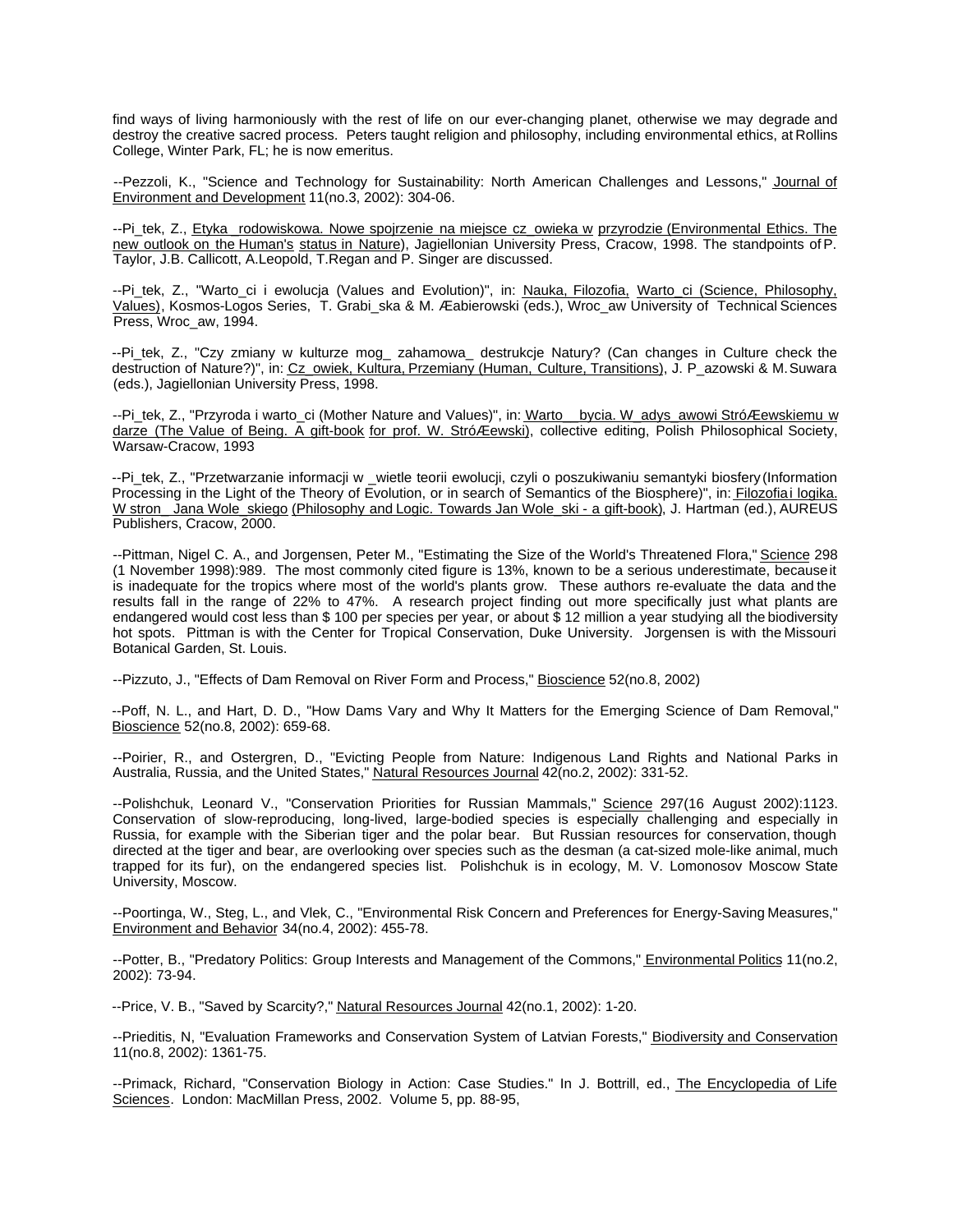--Pullen, Andrew S., Conservation Biology. New York: Columbia University Press, 2002. A new text. Pullen is at the University of Birmingham, UK.

--Quivik, F. L., "Review of: Ellen E. Wohl, Virtual Rivers: Lessons from the Mountain Rivers of the Colorado Front Range," Environmental History 7(no.3, 2002): 517-18.

--Rappuoli, Rino, Miller, Henry I., and Falkow, Stanley, "The Intangible Value of Vaccination," Science 297(9 August 2002):937-937. Developing and distributing vaccines has high social value, but is not very profitable for pharmaceutical companies. Yet poor health, according to the World Bank, is a main obstacle to the economic development of poor countries. More vaccination would be a first step to improved economies. Present economic studies of vaccines probably underestimate the benefits to society by a factor between 10 and 100.

--Raven Peter H., "Science, Sustainability, and the Human Prospect," Science 297 (9 August 2002):954-958. The presidential address of a noted conservationist to the American Association for the Advancement of Science, with as much ethics in it as science. We looked forward to a world with (Franklin Delano Roosevelt's) four freedoms: freedom of speech, freedom to worship, freedom from want, freedom from fear. Where have those dreams gone? Most of the world is no better off today than then, despite advances in science and technology. Americans enjoy more privilege than most and show little responsibility for a planetary future in crisis. "It is against our common interests that hundreds of millions of women and children, living in extreme poverty, are unable to make the bestuse of their abilities. Such discrimination, whether we focus on it or not, is morally abhorrent" (p. 957). Raven is director of the Missouri Botanical Garden, St. Louis.

--Reiger, J. F., "Review of: William Mcgucken, Lake Erie Rehabilitated: Controlling Cultural Eutrophication, 1960s-1990s," Environmental History 7(no.3, 2002): 521-22.

--Reiss, Michael J. and Straughan, Roger, Improving Nature: The Science and Ethics of Genetic Engineering. Cambridge: Cambridge University Press, 1996. Chapters: Practicalities of genetic engineering. Moral and ethical concerns. Theological concerns. Genetic engineering of microorganisms. Of plants. Of animals. Of humans. Public understanding of genetic engineering. Useful and comprehensive introduction to the issues. Reiss is a biologist at Homerton College, Cambridge, and also a priest in the Church of England. Straughan is a moral philosopher, University of Reading, UK.

--Renner, Rebecca, "Conflict Brewing over Herbicide's Link to Frog Deformities," Science 298(1 November 2002):938-938. Is the use of atrazine related to the decline of amphibians, turning male frogs into hermaphrodites? Earlier experiments suggested yes, but later experiments are more inconclusive.

--Resnik, David, "Bioethics of Gene Therapy." In J. Bottrill, ed., The Encyclopedia of Life Sciences. London: MacMillan Press, 2002. Volume 3, pp. 166-173.

--Retallack, S., "Why Are We Failing the Planet? Why Has Economic Development Not Solved the Problems of the World?," Ecologist 32(no.7, 2002): 12-17.

--Reynolds, John D., Mace, Georgina M., Redford, Kent H., and Robinson, John G., eds., Conservation of Exploited Species. New York: Columbia University Press, 2001. Sustainable use of exploited populations. Reynolds is at the University of East Anglia, Norwich, UK.

--Ricketts, Taylor, "Conservation Biology and Biodiversity." In J. Bottrill, ed., The Encyclopedia of Life Sciences. London: MacMillan Press, 2002. Volume 5, pp. 82-88.

--Robinson, Thomas, and Westra Laura, eds., Thinking about the Environment: Our Debt to the Ancient and Medieval Past. Lanham, MD: Lexington Books, 2002.

--Rolston, Holmes, III. "Environmental Ethics." Pages 517-530 in Nicholas Bunnin and E. P. Tsui-James, eds., The Blackwell Companion to Philosophy, 2nd ed. Oxford: Blackwell Publishing, 2003. An introductory article to the field. Environmental ethics was not present in the first edition as one of the leading twenty areas in the discipline of philosophy, but it has now made it into the second edition of the Companion.

--Rootes, C., "Greens and the Environment in the Australian Election of November 2001," Environmental Politics 11(no.2, 2002): 145-53.

--Ross, Heather L., "Producing Oil or Reducing Oil: Which is Better for U.S. Energy Security," Resources (Resources for the Future), Issue 148, Summer 2002, pp. 18-21. When it comes to lowering the risk of an energy shock to our economy, measures to reduce domestic oil demand outperform measures to increase domestic oil supply. U.S. total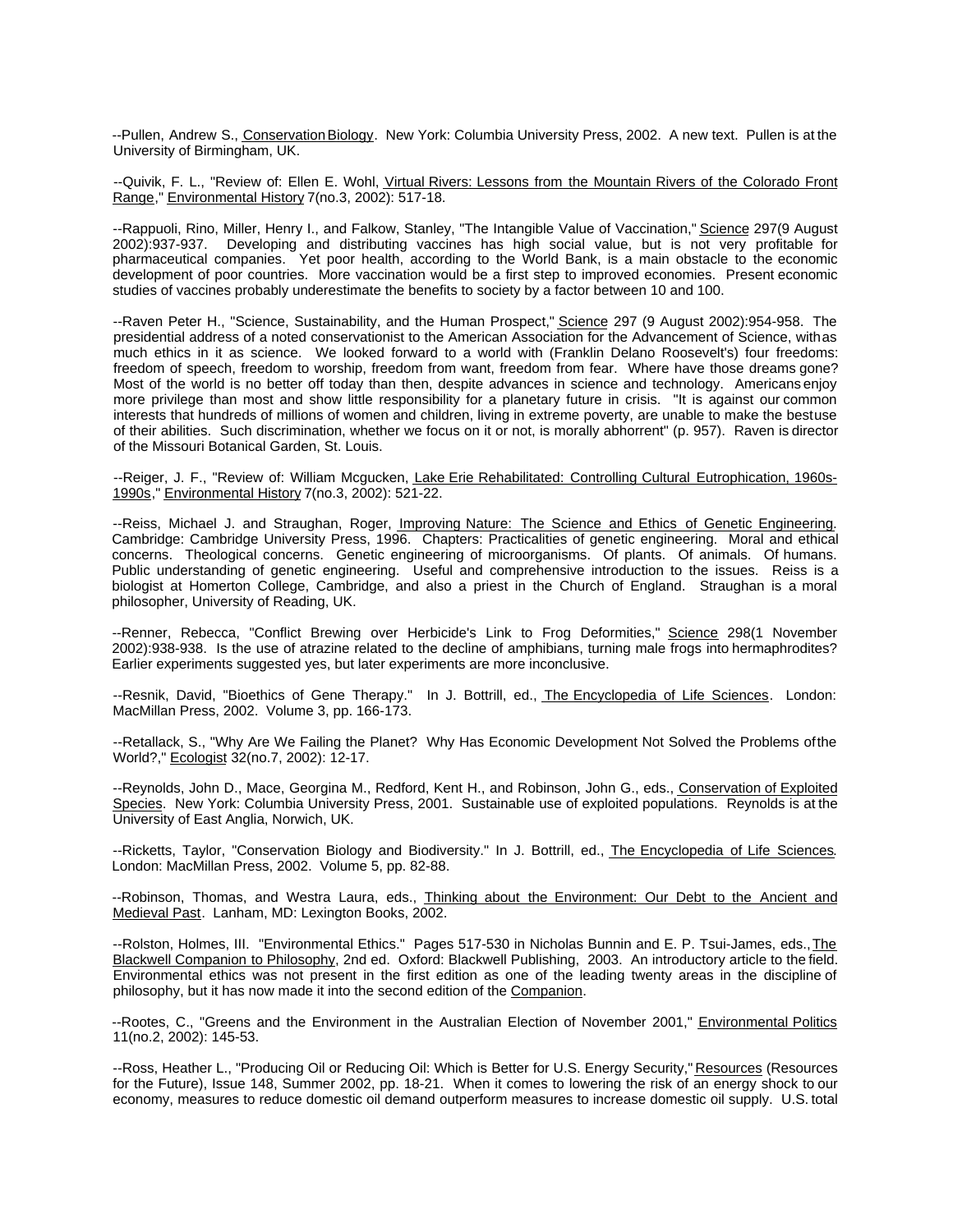oil consumption returned in 2000 to the highs of the late 1970's, but what more relevant is that U.S. oil consumption to produce \$ 1,000 of Gross Domestic Product has steadily declined from 1.5 barrels to almost half that, 0.8 barrels. Ross is a visiting scholar at Resources for the Future.

--Royte, Elizabeth, "Wilding America," Discover, September 2002, pp. 42-47. The importance of wildlife corridors connecting wilderness and conservation areas. A radio-collared mountain lion has been tracked using a wildlife passageway, a culvert under a heavily traveled freeway near Santa Anna, California. The lion used the culvert twenty-two times over nineteen months. Also the culvert was often used by coyotes and foxes. California authorities plan to close off some existing highway underpasses and convert them to wildlife corridors.

--Ruse, Michael, and Castle, David, eds., Genetically Modified Foods: Debating Biotechnology. Buffalo, NY: Prometheus, 2002. Sample contents: The Prince of Wales, "Reith Lecture 2000"; Richard Dawkins, "An Open Letter to Prince Charles"; Biotechnology Case Study: Golden Rice; Ethics in Agriculture; Paul B. Thompson, "Bioethics in a Bio-Based Economy"; Gary Comstock, "Ethics and Genetically Modified Foods"; Jack Wilson, "Intellectual Property Rights in Genetically Modified Agriculture: The Shock of the Not-So-New".

--Sanchez, R., "From Rio to Johannesburg: The Transition Towards Sustainable Development. Perspectives from Latin America and the Caribbean," Journal of Environment and Development 11(no.3, 2002): 313-15. --Schlosberg, D., and Dryzek, J. S., "Political Strategies of American Environmentalism: Inclusion and Beyond," Society and Natural Resources 15(no.8, 2002): 787-804.

--Schroeder, H., "Experiencing Nature in Special Places: Surveys in the North-Central Region," Journal of Forestry 100(no.5, 2002): 8-15.

--Schullery, Paul, Lewis and Clark Among the Grizzlies: Legend and Legacy in the American West. Helena, MT: Falcon Press, 2002. What Lewis and Clark's experiences revealed regarding the great bears and the men who encountered them. Schullery, a historian and a naturalist, well-known for his attention to Yellowstone National Park, examines the expedition's rich legacy of grizzly lore in the light of modern scientific knowledge and separates the legends from the still quite thrilling realities. "I suspect that in no other sphere were their perceptions more astute, their imaginations more challenged, and their dreams more vividly fulfilled, than in their dealings with the grizzly bear" (p. 9).

--Schwartz, M. W., Jurjavcic, N. L., and O'Brien, J. M., "Conservation's Disenfranchised Urban Poor," Bioscience 52(no.7, 2002): 601-06.

--Scully, Matthew, Dominion: The Power of Man, the Suffering of Animals, and the Call to Mercy. New York: St. Martins, 2002. We humans may be "of" nature but we are not in it. For better or worse we have dominion over the Earth, and how we manage nature is a moral issue. In our relations to animals we have become insensitive tyrants rather than benign caretakers. It is wrong to be cruel to animals, and when our cruelty expands to the point where we no longer recognize the animals in a factory farm as living creatures capable of feeling pain, or when we insist on an inalienable right to shoot magnificent creatures like elephants for the thrill of it, we debase ourselves. We are called to treat them with kindness, not because they have rights or power or some claim to equality, but in a sense because they don't, because they stand unequal and powerless before us. Until we treat animals with more thoughtfulness, we forfeit the right to call ourselves Homo sapiens. Animals are more than ever a test of our character. Scully is a conservative Republican, one-time speech writer for George W. Bush. Reviewed by Natalie Angier in The New York Times, October 27, 2002.

--Sherlock, Richard, and Morrey, John D., eds., Ethical Issues in Biotechnology. Lanham, MD: Rowman and Littlefield, 2002. With a general introduction to moral theory, the basics of genetics, and the science of biotechnology. Sections reviewing specific moral issues. Case studies. Readings by scientists, philosophers, government regulators, lawyers, and religious leaders. Sherlock is in philosophy, Morrey in animal, dairy, and veterinary sciences at Utah State University, and the two team teach an undergraduate course in ethical issues in biotechnology.

--Siitonen, P., Tanskanen, A., and Lehtinen, A., "Method for Selection of Old-Forest Reserves," Conservation Biology 16(no.5, 2002): 1398-408.

--Silva Matos, D. M., and Bovi, M. L., "Understanding the Threats to Biological Diversity in Southeastern Brazil," Biodiversity and Conservation 11(no.10, 2002): 1747-58.

--Silver, T., "Review of: John F. Reiger, American Sportsmen and the Origins of Conservation," Environmental History 7(no.3, 2002): 525.

--Singer, Peter, One World: The Ethics of Globalization. New Haven: Yale University Press, 2002. For rich nations taking a global viewpoint is not only the moral thing to do; it is also a prudent security measure. Summary,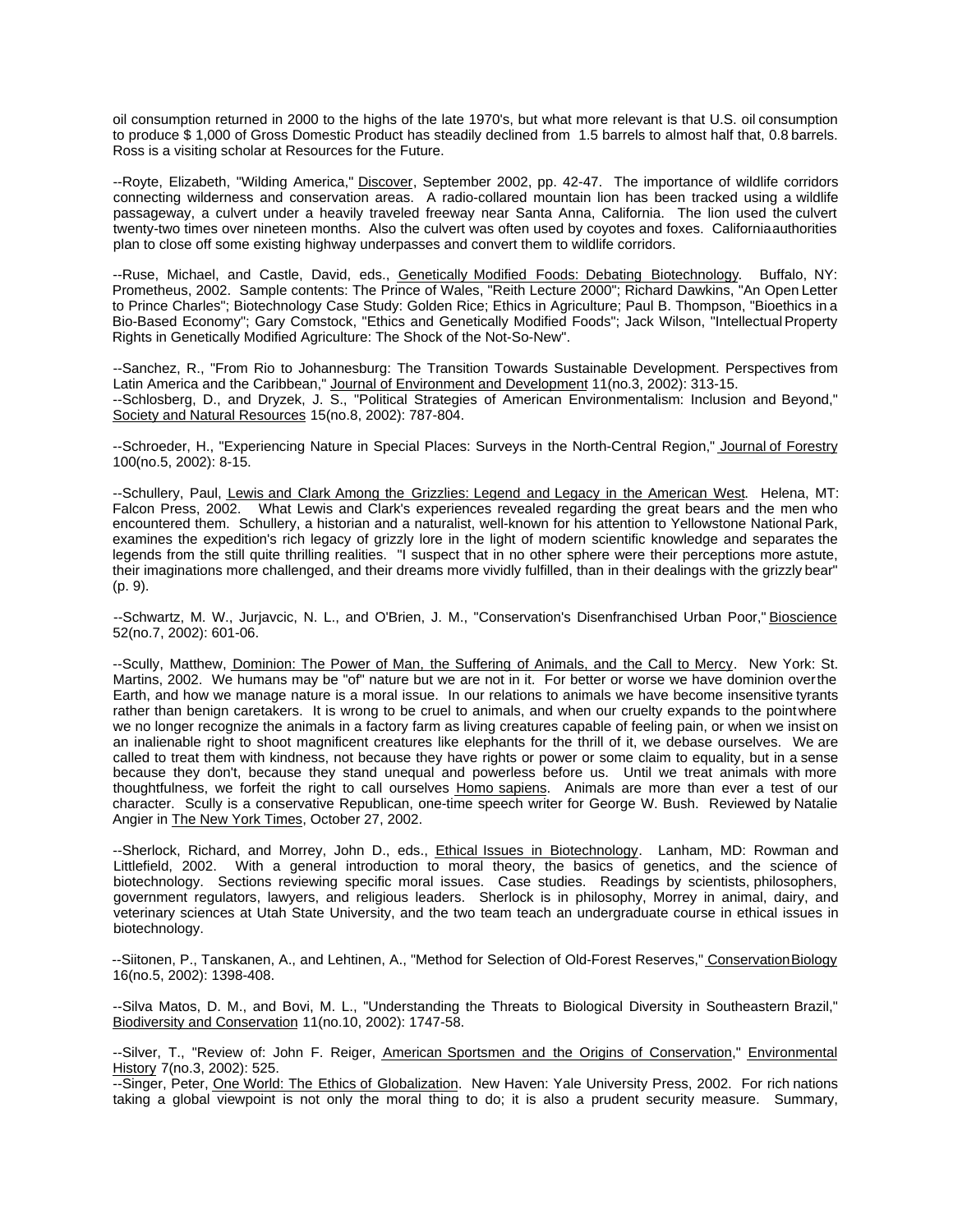"Navigating the Ethics of Globalization," Chronicle of Higher Education, Oct. 11, 2002, B7-B10.

--Slattery, D, "Resistance to Development at Wilsons Promontory National Park (Victoria, Australia)," Society and Natural Resources 15(no.7, 2002): 563-80.

--Smith, Jesse, Stone, Richard, and Fahrenkamp-Uppenbrink, Julia, "Trouble in Polar Paradise," Science 297(30 August 2002):1489. With an accompanying set of articles on science at both poles revealing troubles at the poles, disintegrating ice shelves, melting sea ice, glaciers, which affect both wildlife and ecosystems there, such as seabird populations and bears, and also will affect conditions over the globe.

--Smith, M., "Negotiating Nature: Social Theory at Its Limits?," Environmental Politics 11(no.2, 2002): 181-86. Review essay of Blühdorn, Ingolfur. Post-Ecologist Politics: Social Theory and the Abdication of the Ecologist Paradigm; Brulle, Robert J., Agency, Democracy, and Nature: The U.S. Environmental Movement from a Critical Theory Perspective; and Hornberg, Alf and Pálsson, Gísli, eds., Culture, Power, and Environmental Argument.

--Sneddon, C., Harris, L., Dimitrov, R., and Ozesmi, U., "Contested Waters: Conflict, Scale, and Sustainability in Aquatic Socioecological Systems," Society and Natural Resources 15(no.8, 2002): 663-76.

--Snyder, B., "Book Review: Desert Puma: Evolutionary Ecology and Conservation of an Enduring Carnivore by Kenneth A. Logan & Linda L. Sweanor," Natural Resources Journal 42(no.1, 2002): 226-29.

--Soromenho-Marques, Viriato, "The Portuguese Environmental Movement." Pages 85-127 in Vasconcelos, Lia and Baptista, Idalina, eds., Environmental Activism in Society: Proceedings of a Workshop on the Role of Environmental<br>Activism in Society: Environmentalism in 2020. Lisbon: Luso-American Foundation, 2002. In English. Activism in Society: Environmentalism in 2020. Lisbon: Luso-American Foundation, 2002. Environmentalism in Portugal, with comparisons to Germany and to the United States, differences and similarities, and ways in which Germany with its Green Party is a bridge between the environmental movement as a social movement in Portugal and in the U.S. Also attention to how Portuguese environmental interest was delayed by nearly a half century of dictatorship, prior to the contemporary democracy. With an extended discussion following. Soromenho-Marques is in philosophy Cidade Universitaria, Lisboa, Portugal. For a web copy, inquire of him at: email: vsmarques@mail.telepac.pt.

--Soules, M. C., "An Analysis of Northwest Forest Plan Land Use Allocations," Natural Resources Journal 42(no.2, 2002): 353-84. Soules is a J. D. candidate at Yale Law School.

--Speth, J. G., "A New Green Regime: Attacking the Root Causes of Global Environmental Deterioration," Environment 44(no.7, 2002): 16-25.

--Srinivas, K. R., "Bt Cotton in India: Economic Factors Versus Environmental Concerns," Environmental Politics 11(no.2, 2002): 154-58.

--Stafford, S. L., "The Effect of Punishment on Firm Compliance with Hazardous Waste Regulations," Journal of Environmental Economics and Management 44(no.2, 2002): 290-308.

--Steeves, H. Peter, ed., Animal Others: On Ethics, Ontology, and Animal Life. Albany, NY: State University of New York Press, 1999. Contains:

--Behnke, Elizabeth, "From Merleau-Ponty's Concept of Nature to an Interspecies Practice of Peace"

--Steinberg, Ted, Down to Earth: Nature's Role in American History. New York: Oxford University Press, 2002. I. The preindustrial age. II. The great industrial expansion of the nineteenth century. III. Twentieth century consumer society has processed and packaged nature on an unprecedented scale. What that did to the land and to Americans. Nature has profoundly shaped American history, but here it is hard to see how Americans understood their land or that they cared about it except as natural resources. Environmentalism's most radical contribution- translating scientific descriptions of human involvement in nature into definite moral tasks for individuals and society- appears only as the bland statement that a "sharpening of the links between everyday life ... and its ecological consequences laid the groundwork for ... a new moral framework, one that urged Americans to take responsibility for their actions with respect to nonhuman nature." Steinberg teaches history and law at Case Western Reserve University. Reviewed by Thomas R. Dunlap, "What Hath Nature Wrought?" Science 297(30 August 2002):1480.

--Stephens, P. H. G., "Hubris, Humility, History and Harmony: Human Belonging and the Uses of Nature," Environmental Politics 11(no.2, 2002): 174-80.

--Stevens, B., and Rose, A., "A Dynamic Analysis of the Marketable Permits Approach to Global Warming Policy: A Comparison of Spatial and Temporal Flexibility," Journal of Environmental Economics and Management 44(no.1, 2002): 45-69.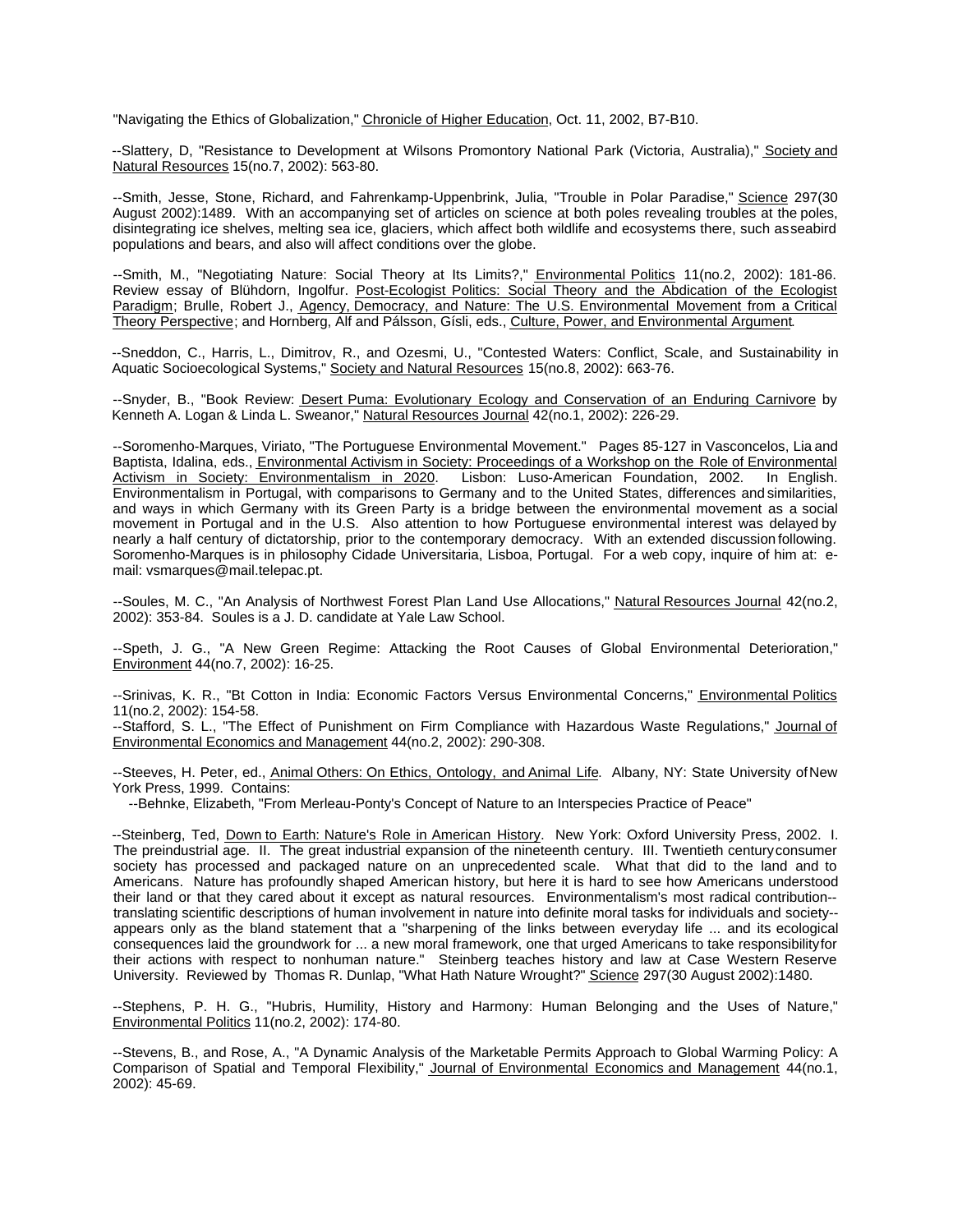--Stiglitz, Joseph E., Globalization and Its Discontents. New York: Norton, 2002. Although not opposed to globalization per se, economist and Nobel laureate Stiglitz offers a trenchant polemic against the type of globalization promoted by the U.S. and world financial institutions--a type he says is neither fair nor efficient and is often detrimental to poorer countries. He concludes by outlining steps toward "a globalization with a more human face."

"I have written this book because while I was at the World Bank, I saw firsthand the devastating effect that globalization can have on developing countries, and especially the poor within those countries. ... Especially at the International Monetary Fund ... decisions were made on the basis of what seemed a curious blend of ideology and bad economics, dogmas that sometimes seemed to be thinly veiling special interests ... The IMF's policies, in part based on the outworn presumption that markets, by themselves, lead to efficient outcomes, failed to allow for desirable government interventions in the market, measures which can guide economic growth and make everyone better off" (p, ix, p. xiii, p. xii). Stiglitz was on the Council of Economic Advisors under U.S. President Bill Clinton, and then Chief Economist for the World Bank.

--Sunding, D., and Zilberman, D., "The Economics of Environmental Regulation by Licensing: An Assessment of Recent Changes to the Wetland Permitting Process," Natural Resources Journal 42(no.1, 2002): 59-90. --Thiollay, J. M., "Important Bird Areas in Africa and Associated Islands. Priority Sites for Conservation. 2001.," Biodiversity and Conservation 11(no.9, 2002): 1697-98.

--Thompson, Paul B. "Land." Pages 169-190 in G. Comstock, ed., Life Science Ethics Ames, IA: Iowa State Press, 2002. Thompson is in philosophy, Purdue University West Lafayette, IN.

--Gaskell, G., Thompson, P. B. and Allum, N. "Worlds Apart? Public Opinion in Europe and the USA." Pages 351- 375 in M. W., and Gaskell, G. eds. Biotechnology: The Making of a Global Controversy. Cambridge, UK: Cambridge University Press, 2002.

--Thompson, Paul B., "Why Food Biotechnology Needs an Opt Out." Pages 27-44 in B. Bailey and M. Lappé, eds., Engineering the Farm: Ethical and Social Aspects of Agricultural Biotechnology. Washington, DC: Island Press, 2002. Thompson is in philosophy, Purdue University West Lafayette, IN.

--Thorburn, C., "Regime Change-Prospects for Community-Based Resource Management in Post-New Order Indonesia," Society and Natural Resources 15(no.7, 2002): 617-28.

--Thornhill, R., "Darwinian Aesthetics," pages 543-572 in C. Crawford and D. Krebs, eds., Handbook of Evolutionary Psychology (Mahway, NJ: L. Erlbaum, 1998). We are emotionally attracted to features of the physical and social environment that are likely to increase our fitness, which we experience as beautiful.

--Tigas, L. A., Van Vuren, D. H., and Sauvajot, R. M., "Behavioral Responses of Bobcats and Coyotes to Habitat Fragmentation and Corridors in an Urban Environment," Biological Conservation 108(no.3, 2002): 299-306.

--Tisdell, C., and Wilson, C., "Ecotourism for the Survival of Sea Turtles and Other Wildlife," Biodiversity and Conservation 11(no.9, 2002): 1521-38.

--Townsend, M., ""Environmental Refugees" Ecologist 32(no.6, 2002): 22-25. Despite the UN's refusal to grant them refugee status, the numbers of people being forced to leave their homes because their environments are uninhabitable is increasing by the year.

--Trani, M. K., "Terrestrial Ecosystems and Wildlife Conservation," Journal of Forestry 100(no.7, 2002): 35-41.

--Tsur, Y., and Zemel, A., "The Regulation of Environmental Innovations," Journal of Environmental Economics and Management 44(no.2, 2002): 242-60.

--Tulibacki, W., Etyka i nauki biologiczne (Ethics and Natural Sciences), ART Publishers, Olsztyn, 1994.

--Tulibacki, W., Etyka i naturalizm (Ethics and Naturalism), ART Publishers, Olsztyn, 1998.

--Tulibacki, W., "Naturalizm etyczny a problem genezy moralno\_ci (Ethical Naturalism and the Problem of Origin of Morality)", in: H. Korpikiewicz (ed.), Cz\_owiek - Zwierz\_ - Cywilizacja. Aspekt humanistyczny (Human - Animal -Civilization. Humanistic aspect),ProDRUK Publishers, Pozna\_, 2001.

--Turner, J. M., "From Woodcraft to `Leave No Trace': Wilderness, Consumerism, and Environmentalism in Twentieth-Century America," Environmental History 7(no.3, 2002): 462-84.

--Uekoetter, F., "Review of: Vaclav Smil, Enriching the Earth: Fritz Haber, Carl Bosch, and the Transformation of World Food Production," Environmental History 7(no.3, 2002): 532-33.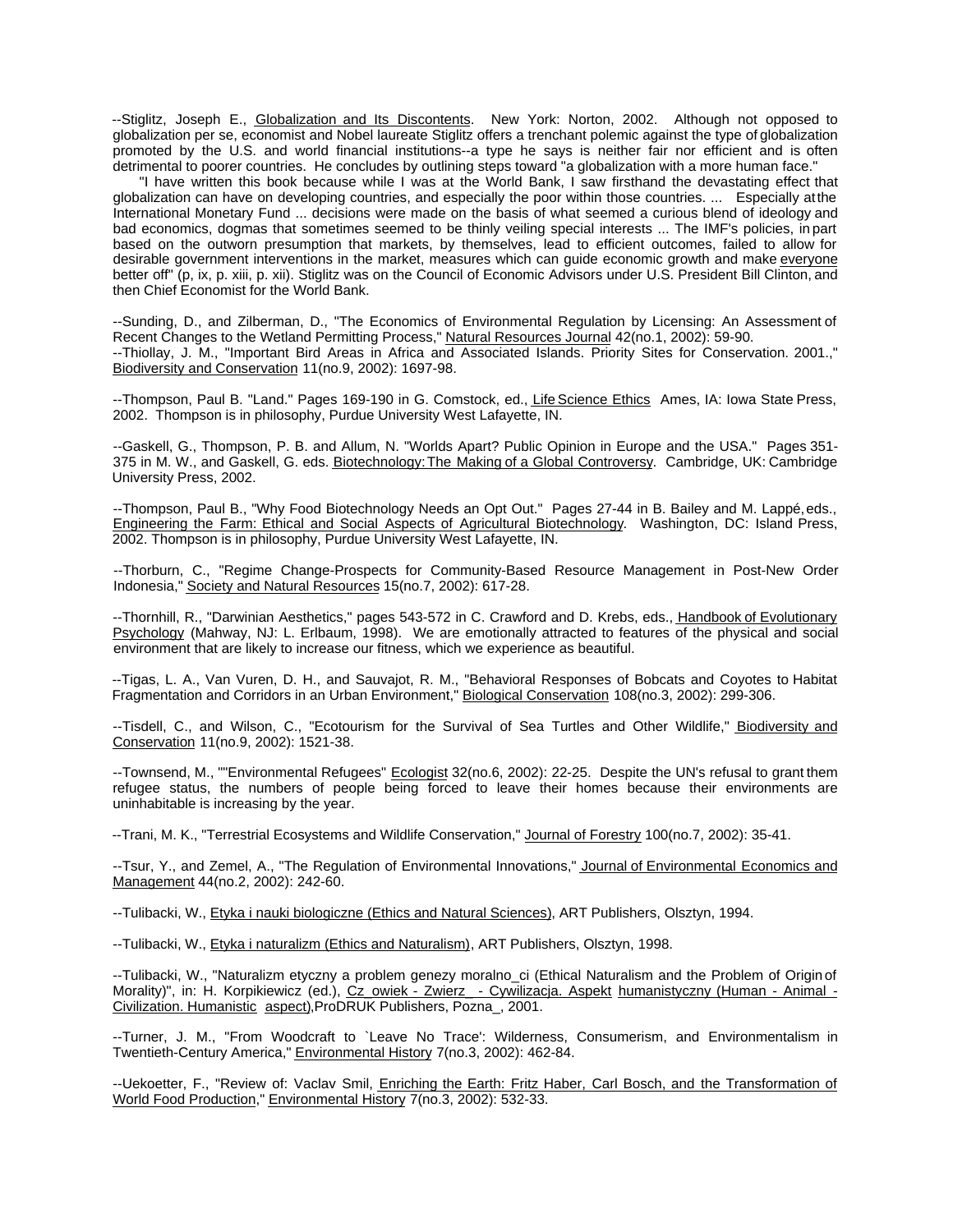--United Nations Educational, Scientific, and Cultural Organization (UNESCO), "Ethics of Space." Online at: http://www.unesco.org/opi2/ethics/space.htm

Space is for the use of all human beings on earth, part of the common heritage of humankind, to which all persons ought to have equal access.

--Upreti, B. R., and Upreti, Y. G., "Factors Leading to Agro-Biodiversity Loss in Developing Countries: The Case of Nepal," Biodiversity and Conservation 11(no.9, 2002): 1607-21.

--vanderHeijden (vander Heijden), H. A., "Risk Management or Environmental Politics?," Environmental Politics 11(no.2, 2002): 187-92.

--Varady, R. G., "Book Review: The Basin of Mexico: Critical Environmental Issues and Sustainability by Exequiel Ezcurra, Marisa Mazari-Hiriart, Irene Pisanty, and Adrian Guillermo Aguilar," Natural Resources Journal 42(no.1, 2002): 230-32.

--Verissimo, Adalberto, Cochrane, Mark A., and Sousa, Jr., Carlos, "National Forests in the Amazon," Science 297(20 August 2002):1478. Brazil has vast natural resources and a great need for economic development. The Brazilian government is planning to balance Amazonian development with a new forest policy involving managed timber production and a greatly expanded system of National Forests (Flonas). By 2010, 40 million hectares of new Flonas will be created, an areas as large as Spain. The scale of this initiative is equivalent to the 1908 establishment of the U.S. National Forest system and is unprecedented in the tropics. The authors are with the Instituto do Homen e Meio Ambiente da Amazônia, Belém, Brazil.

--Wales, C., and Mythen, G., "Risky Discourses: The Politics of Gm Foods," Environmental Politics 11(no.2, 2002): 121-44.

--Wawrzyniak, J., "Ocena tre\_ci i funkcjonowania Ustawy o ochronie zwierz\_t, ze szczególnym uwzgl\_dnieniem statusu zwierz\_t laboratoryjnych. Kontekst spo\_eczny i aksjologiczny (The Evaluation of Contents and Functioning of the [Polish] Animal Welfare Act, with a Special Consideration of Lab-Animals' Status. Axiological and Social Aspects)", in: H. Korpikiewicz (ed.), Cz\_owiek - Zwierz\_ - Cywilizacja. Aspekt humanistyczny (Human - Animal -Civilization. Humanistic aspect), ProDRUK Publishers, Pozna\_, 2001.

--Wawrzyniak, J.,Teoretyczne podstawy neonaturalistycznej bioetyki \_rodowiskowej (The Theoretical Foundations of Neonaturalistic Environmental Bioethics), Wydawnictwo Naukowe IF UAM (IF UAM Publishers), Pozna\_, 2000. Contents include: Part I. Introduction to Neonaturalism, Part II. Evolutionary Ethics: Eco-evolutionary Identification of Morality, Part III. Evolutionary Axiology and Radical Metaethical Neonaturalism. Includes Index and English Abstract.

--Weddell, Bertie J., Conserving Living Natural Resources. New York: Columbia University Press, 2002. Analyzes three approaches: (1) A utilitarian approach. (2) A preservationist approach. (3) A sustainable-ecosystem approach. Weddell is at Washington State University, Pullman.

--Weiland, P. S., and Vos, R. O., "Reforming EPA's Organizational Structure: Establishing an Adaptable Agency through Eco-Regions," Natural Resources Journal 42(no.1, 2002): 91-132.

--Weis, J. S. et al, "Biology, Environment, and Conservation in South Africa," Bioscience 52(no.9, 2002): 781-91.

--White, D. F., "A Green Industrial Revolution? Sustainable Technological Innovation in a Global Age," Environmental Politics 11(no.2, 2002): 1-26.

--Whitelaw, E., and MacMullan, E., "A Framework for Estimating the Costs and Benefits of Dam Removal," Bioscience 52(no.8, 2002): 724-30.

--Whyte, I., "Book Review: Paterson, A. Scotland's Landscape. Endangered Icon," Progress in Human Geography 26(no.5, 2002): 704.

--Wigley, T. B., "Forests, Forestry, and the Status of Wildlife Communities," Journal of Forestry 100(no.7, 2002): 55- 56.

--Williams, D., "Bonnie Johanna Gisel, ed., Kindred and Related Spirits: The Letters of John Muir and Jeanne C. Carr," Environmental History 7(no.3, 2002): 528.

--With, K. A., "The Landscape Ecology of Invasive Spread," Conservation Biology 16(no.5, 2002): 1192-203.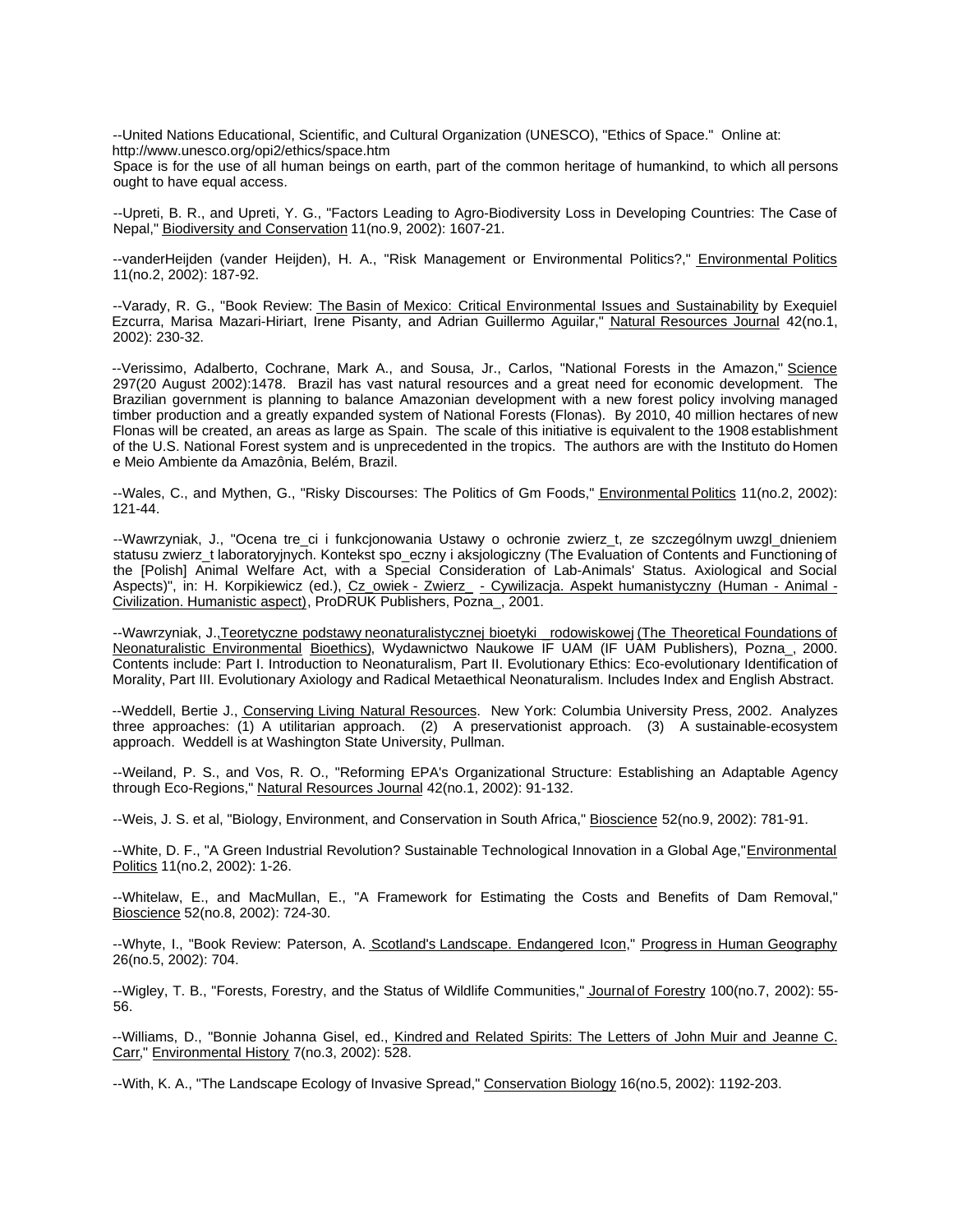--Woolley, J. T., McGinnis, M. V., and Kellner, J., "The California Watershed Movement: Science and the Politics of Place," Natural Resources Journal 42(no.1, 2002): 133-84.

--Young, Andrew G. and Clarke, Geoffrey M., eds., <u>Genetics, Demography and Viability of fragmented Populations</u>. New York: Cambridge University Press, 2000. The authors are with CSIRO, Camberra, Australia.

--Young, K. R., "Minding the Children: Knowledge Transfer and the Future of Sustainable Agriculture," Conservation Biology 16(no.4, 2002): 855-56.

--Zangwill, Nick, "Formal Natural Beauty," Proceedings of the Aristotelian Society 101(no. 2, January 2001):209-224. "I defend moderate formalism about the aesthetics of nature. I argue that anti-formalists cannot account for the incongruousness of much natural beauty. This shows that some natural beauty is not kind-dependent. I then tackle several anti-formalist arguments that can be found in the writings of Ronald Hepburn, Allen Carlson, and Malcolm Budd."

"Need one consider the underwater-swimming polar bear as a beautiful living thing or a beautiful natural thing or just a beautiful thing. I think this last will do. It is a formally extraordinary phenomenon. It might even turn out to be an artfully choreographed swimmer dressed in a polar bear suit. No matter. It is still a beautiful spectacle. It has a free, formal beauty" (p. 214). Zangwill is in philosophy, University of Glasgow, Scotland.

--Zerner, Charles, ed., People, Plants, and Justice: The Politics of Nature Conservation. New York: Columbia University Press, 2000. The social and environmental consequences of market-based nature conservation. Case studies from Asia, Latin America, Africa and the South Pacific. Ecotourism, bioprospecting, oil extraction, cyanide fishing, timber extraction, property rights.

# **ISSUE**

**Environmental protection likely to weaken with new U.S. Congress**. Businesses and industries that donated millions in the last election are hoping that the new Republican controlled Congress will be more friendly toward their interests. They are hoping for an energy bill that would open up public lands in the Rocky Mountain West to further oil and gas exploration and are paying for a multimillion-dollar ad campaign that argues such policies will benefit local economies with minimal damage to the environment. Industries are seeking "regulatory relief" from what they consider to be growth-stifling rules that protect air, water, endangered species and wetlands. New Republican control of Senate environmental committees insures a more sympathetic hearing for these ideas than they received under Democratic control. For example, Senator James M. Inhofe of Oklahoma--who will lead the Environment and Public Works Committee--is a former real estate developer and an advocate for oil and gas interests. Mr. Inhofe is skeptical about global warming, and has called the Environmental Protection Agency a "Gestapo bureaucracy." Inhofe was the only senator to vote in 2000 against a \$7.8 billion project to restore the Everglades, legislation that he likened to throwing money out the window. Before the recent election, Senator James Jeffords of Vermont, one of the strongest environmental supporters in Senate, chaired this committee. See Katharine Q. Seelye, "Industry Seeking Rewards From G.O.P.Led Congress, " New York Times (12/3/02).

# **ISEE OFFICERS**

**President: Kristin Shrader-Frechette**. 336 O'Shaughnessy Hall, University of Notre Dame, Notre Dame, IN 46556. Email: Kristin.Shrader-Frechette.1@nd.edu.

**Vice-President: Dale Jamieson.** Carleton College, One North College Street, Northfield, MN 55057. E-mail: djamieso@carleton.edu.

**Secretary:** Paul Thompson. Department of Philosophy, Purdue University, West Lafayette, IN 47907. E-mail: pault@purdue.edu.

**Treasurer: Lisa Newton**. Director, Program in Environmental Studies, Fairfield University, Fairfield, Connecticut 06824. Phone: 1-203-254-4128. E-mail: lhnewton@fair1.fairfield.edu.

# **ISEE REGIONAL REPRESENTATIVES**

**Africa: Johan P. Hattingh,** Department of Philosophy, University of Stellenbosch, 7600 Stellenbosch, South Africa. Hattingh heads the Unit for Environmental Ethics at Stellenbosch. Phone: 27 (country code) 21 (city code) 808-2058 (office), 808-2418 (secretary); 887-9025 (home); Fax: 886-4343. Email: jph2@akad.sun.ac.za.

**Australia and New Zealand: William Grey,** Room E338, Department of Philosophy, University of Queensland, 4067, Queensland 4072 AUSTRALIA. Email: wgrey@mailbox.uq.edu.au>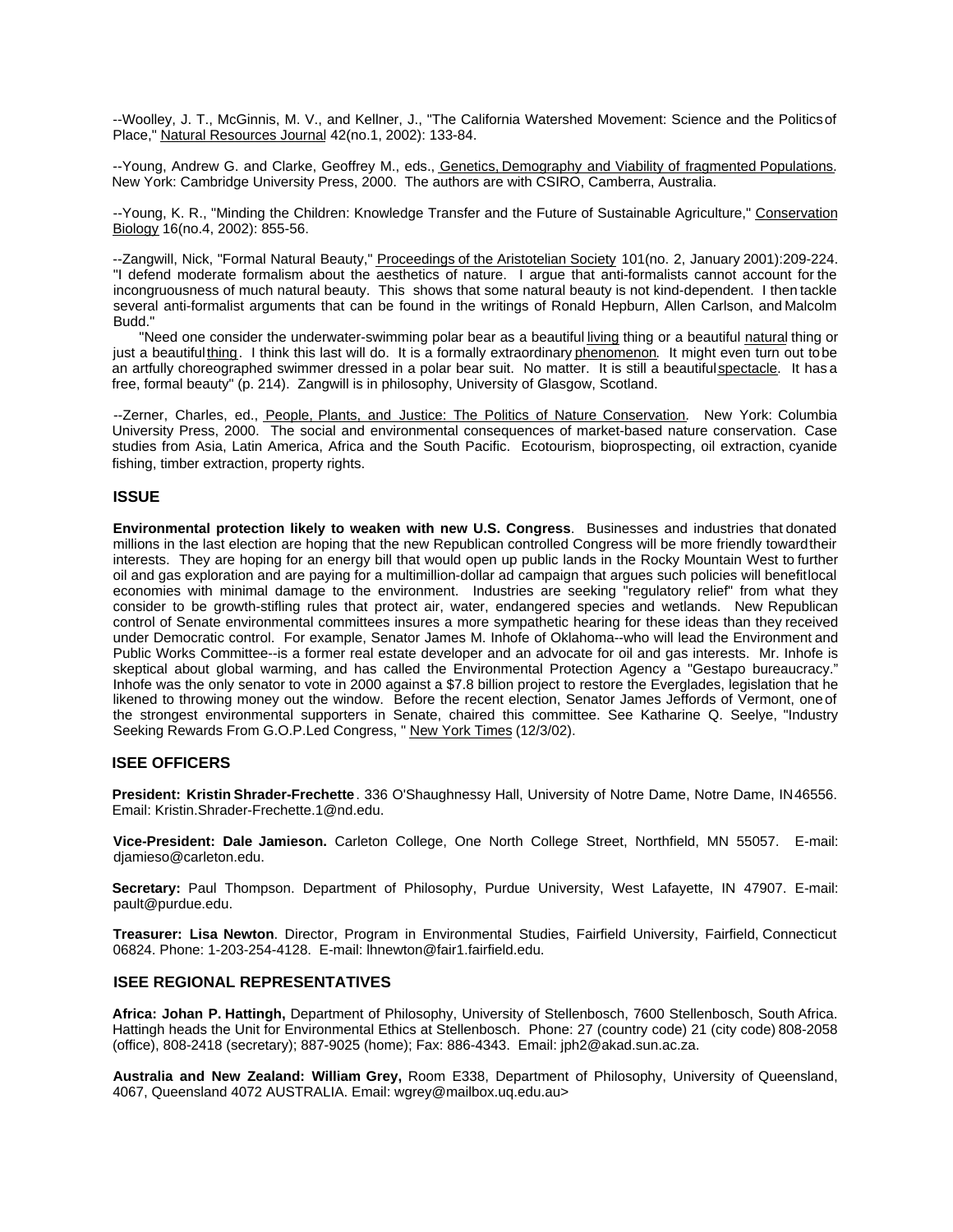**China: Yu Mouchang,** Institute of Philosophy, Chinese Academy of Social Sciences, Beijing, 100732, China. **Yang Tongjin**, Institute of Philosophy, Chinese Academy of Social Sciences, Beijing,100732, China. E-mail: yangtong12@sina.com.

**Taiwan: Edgar Lin,** Biology Department, Tunghai University, Taichung, Taiwan 40704. Email: edgarlin@ms5.hinet.net. Phones: 886-4-3595622 office; 886-4-3590991 home. Fax: 886-4-3595953.

**Eastern Europe: Jan Wawrzyniak.** Department of Philosophy, Adam Mickiewicz University of Poznan, Poland. University address: Prof. Jan Wawrzyniak, Institut Filozofii, Adam Mickiewicz University, 60-569 Poznan, Szamarzewskiego 91c POLAND. Phone: +48 / 61 / 841-72-75; Fax: +48 / 61 / 8430309. Home address: 60-592 Poznan, Szafirowa 7, POLAND. Email: jawa@main.amu.edu.pl. Website: http://appliedphilosophy.mtsu.edu/ISEE/JanWaw/index.html.

**Western Europe and the Mediterranean: Martin Drenthen,** Center for Ethics University of Nijmegen (CEKUN), Postbox 9103, 6500 HD Nijmegen, THE NETHERLANDS. Office phone: 31 (country code) 24 (city code) 3612751. Fax: 31-24-3615564. E-mail:mdrenthen@hetnet.nl. Home: Van't Santstraat 122, 6523 BJ Nijmegen. Home Phone: (31) - (24) - 3238397.

**Mexico and Central America: Teresa Kwiatkowska,** Universidad Autonoma Metropolitana-Iztapalapa, Departamento de Filosofia, Av. Michoacan y Purissima s/n, 09340 Mexico D.F., MEXICO. Phones: (5) 637 14 24 (home), (5) 724 47 77 (office). Fax: (5) 724 47 78. E-mail: kwiat@xanum.uam.mx .

**Canada: Laura Westra.** Osgoode Hall Law School, York University, 4700 Keele Street, Toronto, Ontario M3J 1P3. Phone: 905-303-8181. Fax: 905-303-8211 E-mail: lwestra@interlog.com.

**Pakistan and South Asia: Nasir Azam Sahibzada,** Education Manager, WWF--Pakistan, T-28 Sahibzada House, Zeryab Colony, Peshawar City (NWFP), PAKISTAN. Phone: (92) (91) (841593). Fax: (92) (91) (841594). Email: lapis@brain.net.pk or naasir1@email.com.

**South America: Ricardo Rozzi,** Instituto de Investigaciones Ecologicas Chiloe, Chile. E-mail: omorapark@yahoo.com.

**United Kingdom: KeeKok Lee,** Institute for Environment, Philosophy & Policy, Furness College, University of Lancaster, Lancaster LA1 4YG, UK. E-mail: keekok.lee@lancaster.ac.uk.

**United States: Ned Hettinger,** Philosophy Dept, College of Charleston, Charleston, South Carolina 29424 USA. Phone: 843-953-5786; 843-883-9201 (home). Fax: 843-953-6388. E-mail: HettingerN@CofC.edu). Address July 1999 to August 2000: 416 W. College, Bozeman, MT 59715. Phone: 406-522-9676.

**Holmes Rolston, III,** Dept. of Philosophy, Colorado State University, Fort Collins, Colorado 80523 USA. Phone: 970-491-6315 (Office). Fax: 970-491-4900. Email: rolston@lamar.colostate.edu.

**Jack Weir,** Department of Philosophy, Morehead State University,UPO 662, Morehead, Kentucky 40351-1689 USA. Phone: 606-784-0046 (Home Office), 606-783-2785 (Campus Office). Fax: 606-783-5346 (include Weir's name on Fax). Email: j.weir@morehead-st.edu.

## **ISEE NEWSLETTER SUBMISSIONS**

Please send any announcements, calls for papers or news items via e-mail (preferred), snail mail or fax to newsletter editor Philip Cafaro. Address: Department of Philosophy, Colorado State University, Fort Collins, CO 80523 USA. Email: cafaro@lamar.colostate.edu. Phone: 970/491-2061. Fax: 970/491-4900. Please continue to send bibliographic items to Holmes Rolston III, at the address above. The next deadline for submissions is March 7.

# **ISEE MEMBERSHIP / RENEWAL FORM**

Please enroll me as a member of the International Society for Environmental Ethics.

Enclosed are dues: \_\_\_\_\_. Annual regular dues are: Inside U.S., \$15 Regular, \$10 Students; Outside U.S., \$20 Regular, \$15 Students. Members outside the U.S. should send the equivalent of U.S. dollars, based on current exchange rates.

Name: \_\_\_\_\_\_\_\_\_\_\_\_\_\_\_\_\_\_\_\_\_\_\_\_\_\_\_\_\_\_\_\_\_\_\_\_\_\_\_\_\_\_\_\_\_\_\_\_\_\_\_\_\_\_\_\_\_\_\_\_\_\_\_ Position or Affiliation: